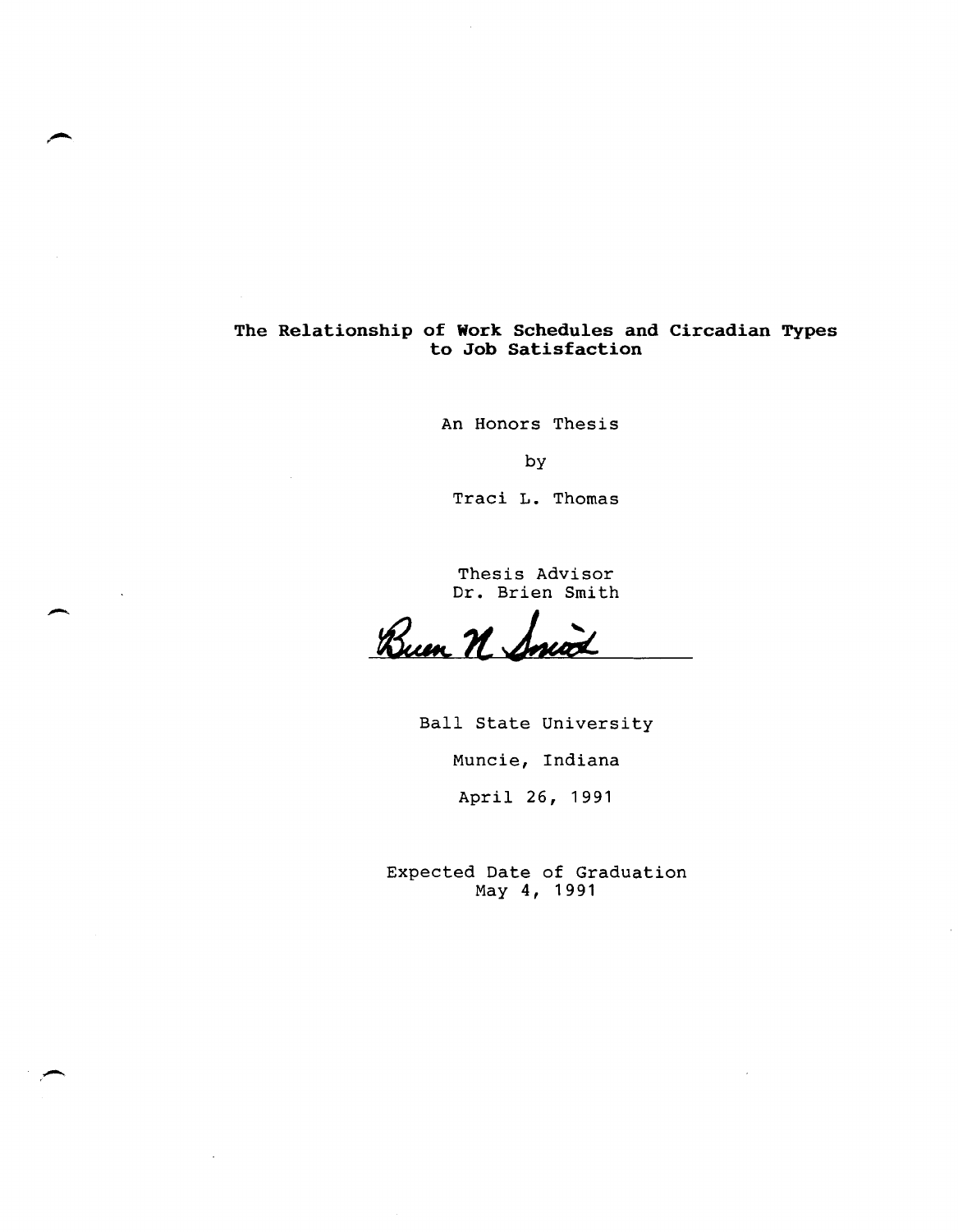

. -

# .75f.r **Abstract**

The influence of work schedules and circadian types on job satisfaction were investigated. A composite questionnaire was used to categorize respondents into shift type, circadian type (morningness, intermediate, or eveningness), and level of job satisfaction. Work shift satisfaction and job satisfaction were correlated. Relationships between circadian type and job satisfaction were not conclusive.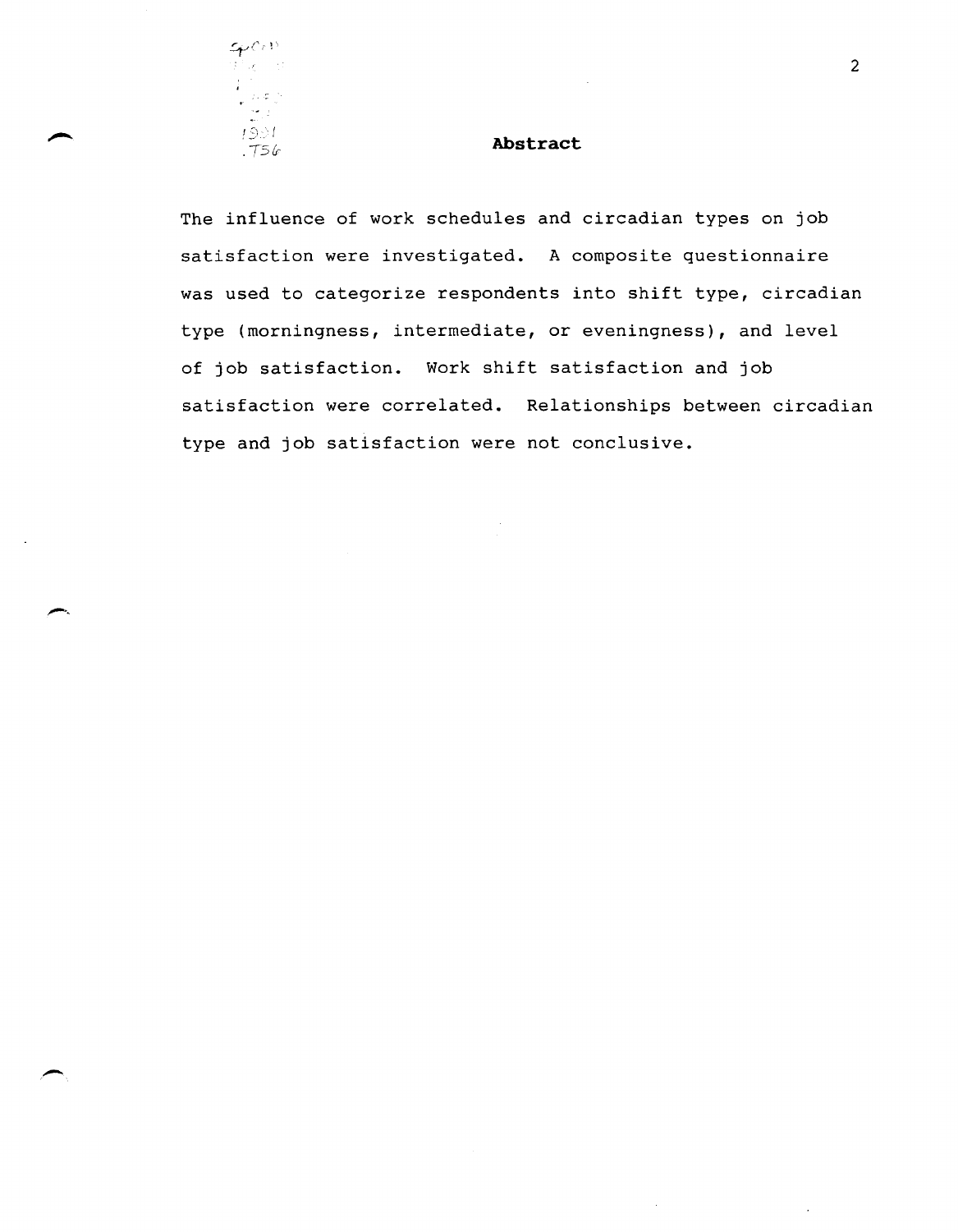## **The Relationship of Work Schedules and Circadian Types to Job Satisfaction**  by

Traci L. Thomas

### **Introduction**

A consequence of industrialized society is shiftwork. In manufacturing plants and emergency centers alone 26.8% the u.s. work force is exposed to major shift changes (Czeisler, Moore-Ede, & Coleman, 1982). To accommodate these individuals, other industries such as grocery stores, gas stations, and retail stores have extended their business hours. These businesses, in turn, often adopt work shifts. Employees can work an eight hour day, and business can operate for twelve to twenty-four hours. While shiftwork provides businesses and employees greater flexibility, research findings suggest individuals' circadian rhythms affect their ability to adapt to shiftwork (Monk & Folkard, 1983; Minors & Waterhouse, 1983; Kerkhof, 1985).

 $\overline{\phantom{a}}$ 

Circadian rhythms, simply defined, are the physiological and psychological factors which affect human activity. While many factors affect circadian rhythms, body temperature and the sleep wake cycle are key components. Jurgen Aschoff and his colleagues at Erling-Andechs have studied these two components by isolating over 200 subjects from everyday time clues known as zeitbergs (Weaver, 1989). Zeitbergs, which is German for "time giver", are social or physical factors such as traffic noise or a sunrise which help individuals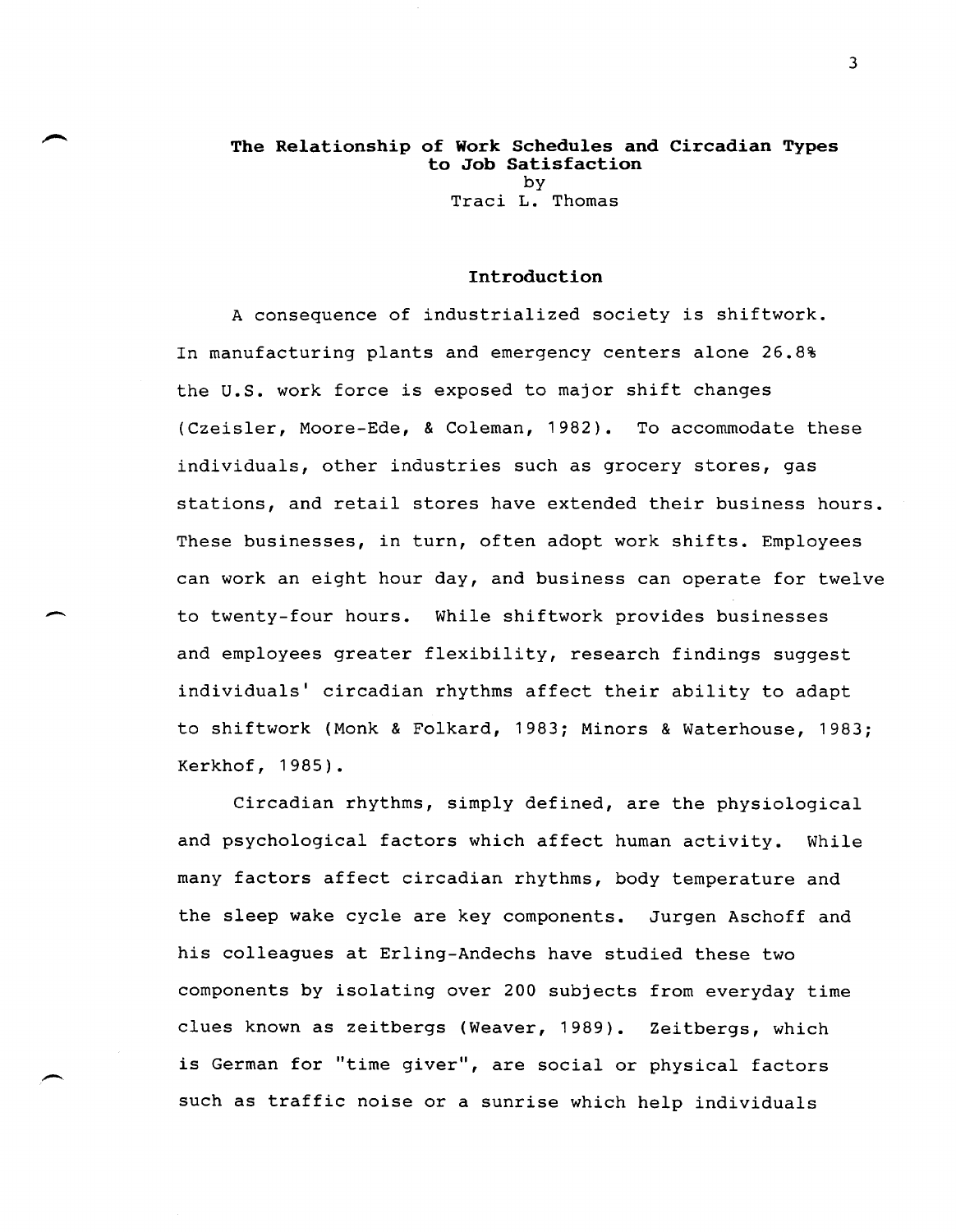reset their inner clocks. Aschoff and Weaver discovered that an individual may suffer from "internal desynchronization" when isolated from zietbergs. In "internal desynchronization" the sleep/wake rhythm, for example, may follow a 33 hour cycle while the temperature rhythm may conform to a 25 hour cycle (Monk & Folkard, 1983). Internal desynchronization occurs in about 30% of the subjects during the first month of zietberg isolation, and was present in almost all subjects in longer experiments (Weaver, 1989). These findings suggest that adjusting to a new routine requires resetting two internal body clocks rather than just one.

Scientists have simplified circadian analysis by classifying individuals as morning, evening, or intermediate types. Morning types generally have a temperature peak and tend to be more alert in the morning. On the other hand, evening types typically have a temperature peak and are more alert in the evening (Kerkhof, 1985). Individuals who are not easily classified in either category are considered intermediate types.

Also, circadian types can be classified by a questionnaire rather than in a laboratory environment where sleep and temperature cycles are monitored. A properly constructed circadian rhythm questionnaire assigns the same circadian type which would be found in laboratory conditions (Fokard, Monk, & Lobban, 1979).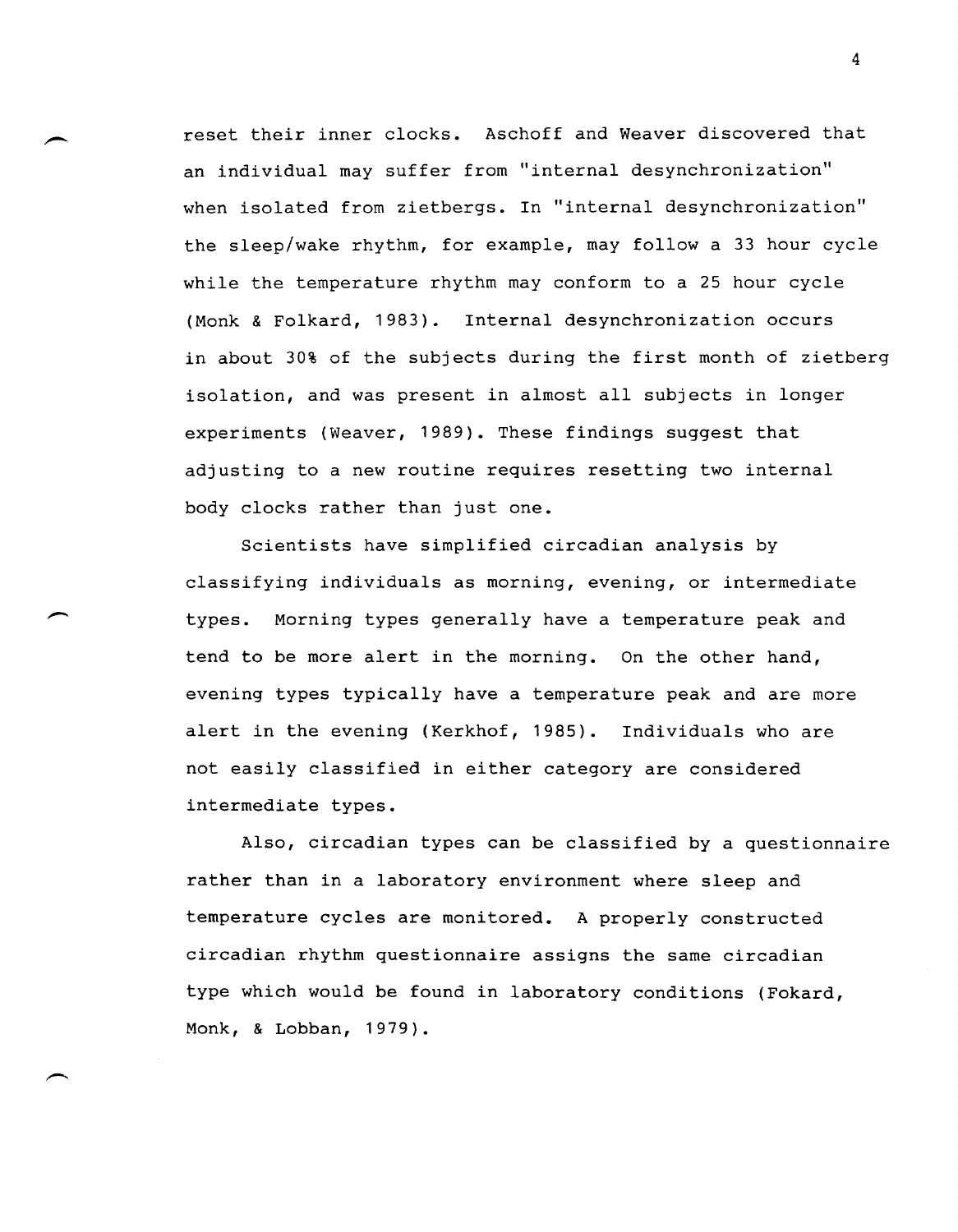Due to the potentially variable effects of circadian rhythms on individuals, researchers are concerned with the relationship between circadian types and work schedules. In this regard, several researchers have investigated the effects of several factors on work schedules. For example, neurotic extroverts were found to have the same characteristics as evening types and had fewer problems adjusting to night work (Colquoun & Folkard, 1978). Minors and waterhouse (1983) examined the relationship between circadian rhythm amplitude and worker motivation. While no clear relationships were found, Minors and Waterhouse suggest a "commitment" between circadian rhythms and work schedules. In another study, Rudolf Moog (1987) examined the ability of morning, evening, and intermediate types to adapt to various work shifts. He found that evening types were the most adaptable to various shifts while morning types were not as adaptable. Finally, Costa, Lievore, Casaletti, Gaffuri, and Folkard (1989) confirmed the findings of Ostberg (1973) and Breithaupt, Hilderbrandt, Dohre, Josch, Sieber, and Werner (1978) that, "morning types showed less a delay of their circadian phase position and less of an adjustment to their sleeping times" (382).

Shiftwork also appears to affect a person physically and socially. 20-30% of shiftworkers leave shiftwork within the first two to three years due to important health problems (Harrington, 1978). Intestinal disorders and insomnia are just two of the more prominent problems associated with

-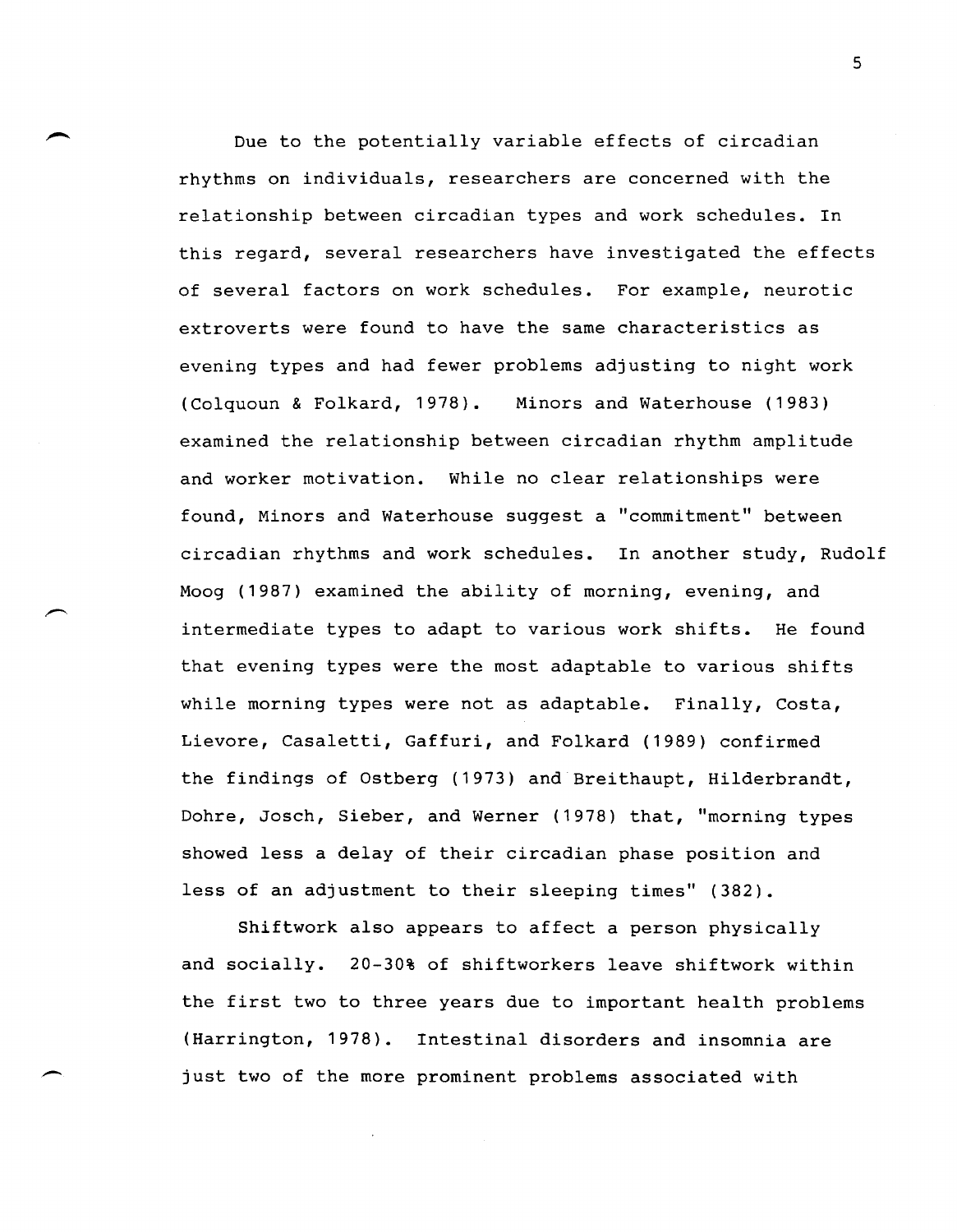shiftwork adjustment. Jamal and Jamal (1982) examined the impact that the lack of routine had on nurses who worked fixed and rotating shifts. They discovered, "on average nurses on fixed shifts spent more leisure time with their family and less leisure time alone, and experienced fewer physical health and psychological depression problems than nurses on rotating shifts" (287). In addition, Wedderburn's (1967) survey of shiftworkers noted that, "shift satisfaction is positively associated with job satisfaction" (95).

To date, researchers have been concerned with explaining circadian cycles, with determining the effects of shift adaptment, and with identifying personal problems resulting from shiftwork. An area which has been overlooked is the relationship between circadian types, work schedules, and job satisfaction. Internal desynchronization, morning types unadaptability, and the effects of shiftwork outside of work can be traced to the type job that an individual performs. For example, a job which requires variable or rotating shifts promotes internal desynchronization, and an individual who cannot adapt may suffer from physical and social problems. If these problems do occur, it is unclear how job satisfaction may be affected. Considering these factors, the ability of a person to adapt to shifts and the degree to which morningness affects the ability to adapt, the purpose of this study is to determine: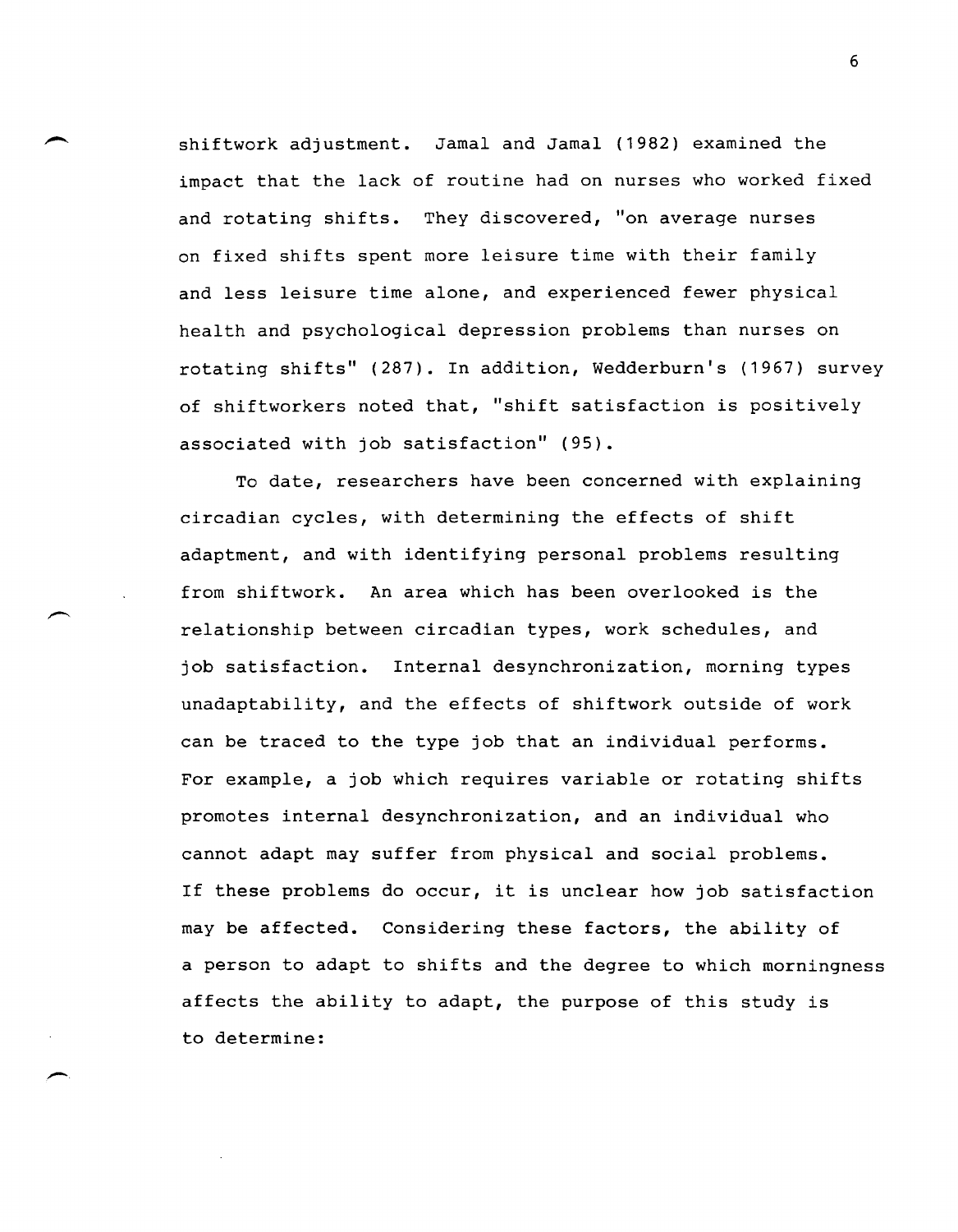- i. the distribution of morning, evening, and intermediate types working fixed, variable, and rapidly rotating schedules;
- ii. the relationship between shift satisfaction, circadian types, and work schedules; and
- iii. the relationship between job satisfaction, circadian types, and work schedules.

If morning types cannot adjust to work schedules as easily as evening types, it may be the case that more evening types work rapidly rotating schedules. The physical and emotional consequences of persons working rotating schedules (Harrington 1978; Jamal & Jamal, 1982) would also affect the morning oriented individual's shift satisfaction and job satisfaction. As a result, a negative relationship is expected between morning types and shift satisfaction and between morning types morning types and job satisfaction. Finally, evening types are expected to have a positive relationship between shift satisfaction and job satisfaction. The findings should support Wedderburn's (1967) conclusion that shift satisfaction and job satisfaction are positively related.

#### **Method**

### Subjects

Seventy-four male and female employees between the ages of 18 and 63 from three different discount retail stores completed a Circadian-Job Satisfaction Questionnaire. Subjects' participation was volunatry.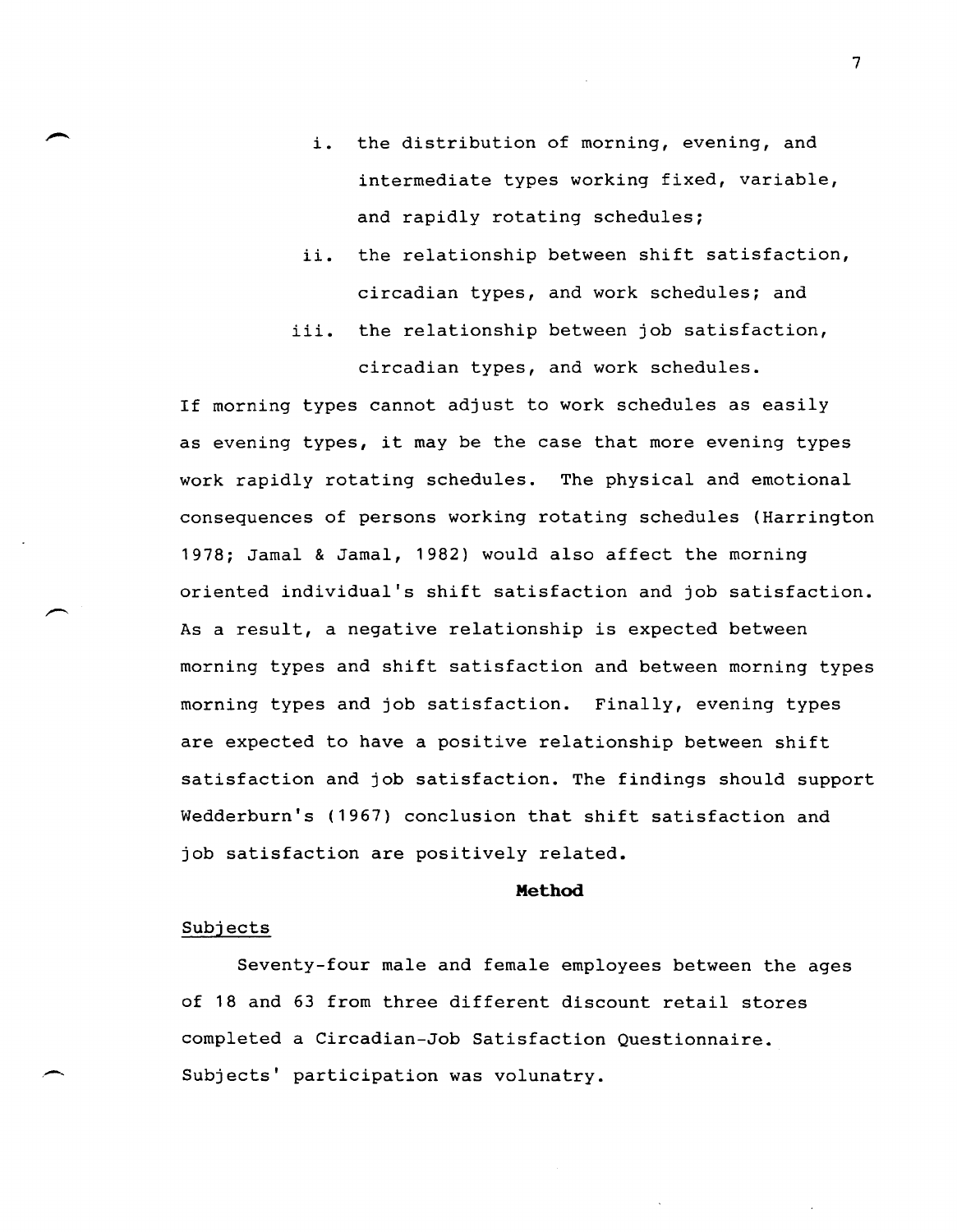### Apparatus

The Circadian-Job Satisfaction Questionnaire consists of thirty-nine questions to determine type of work schedule, circadian rhythm type, and degree of job satisfaction. Twelve questions pertain to work schedule and shift satisfaction. Thirteen questions are a composite scale based on questionnaires from Horne and Ostberg (1976) and Torsvall and Akerstedt (1980) which classifies an individual as evening, intermediate, or morning type. On this questionnaire a score less than 22 indicates an evening type. A score between 23 and 43 indicates an intermediate type while a score greater than 44 indicates a morning type. The remaining fourteen questions were taken from Robert Hoppock's Job Satisfaction Blank No.5 (1933) which measures only a person's job satisfaction rather than relationships with supervisors and co-workers. Of these fourteen questions, a high score corresponds to high job satisfaction and a low score corresponds with low job satisfaction. Questions from both the composite scale and the Job Satisfaction blank were arranged in random order (but not reworded) to create the final questionnaire.

## Procedure

A job satisfaction total and circadian total indicating circadian type were determined for each questionnaire by summing across question types. Shift determinant questions, including the shift satisfaction questions, were analyzed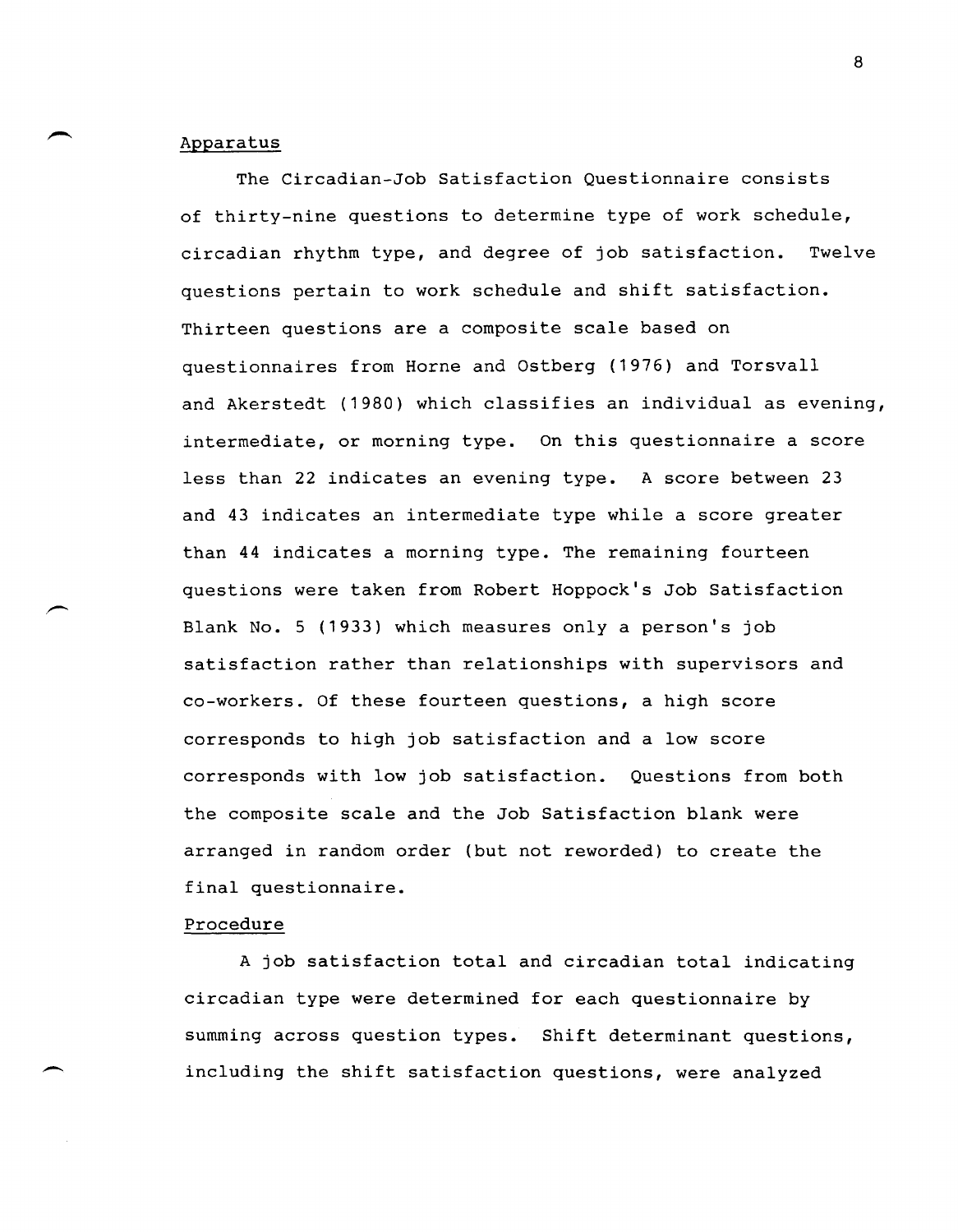independently. Correlation analysis was used to determine the relationship between shift determinant questions, job satisfaction total, circadian rhythm total, sex, retail business identification number, and age. In addition, an ANOVA was used to determine shift determinant, job satisfaction total, and circadian rhythm total relationships.

#### **Results**

#### Distribution of Circadian Types and Their Work Schedules

The number of questionnaires returned, average age, and sex of the respondents for each retail business polled is listed in Table 1. The average age of the respondents was 27 years and the sample consisted of 20 males, 46 females, and 8 individuals who did not specify their sex.

------------------------------

Insert Table 1 about here

------------------------------

To test the first hypothesis, responses were categorized according to the subject's schedule type: fixed, variable, or regard questions SD 12 (see Appendix A) was rationally chosen as the best indicator of shift schedule and was used to categorize the respondents into shift types.

Insert Table 2 about here ------------------------------

The respondents were also categorized by evening, intermediate, or morning type based on the composite scale

-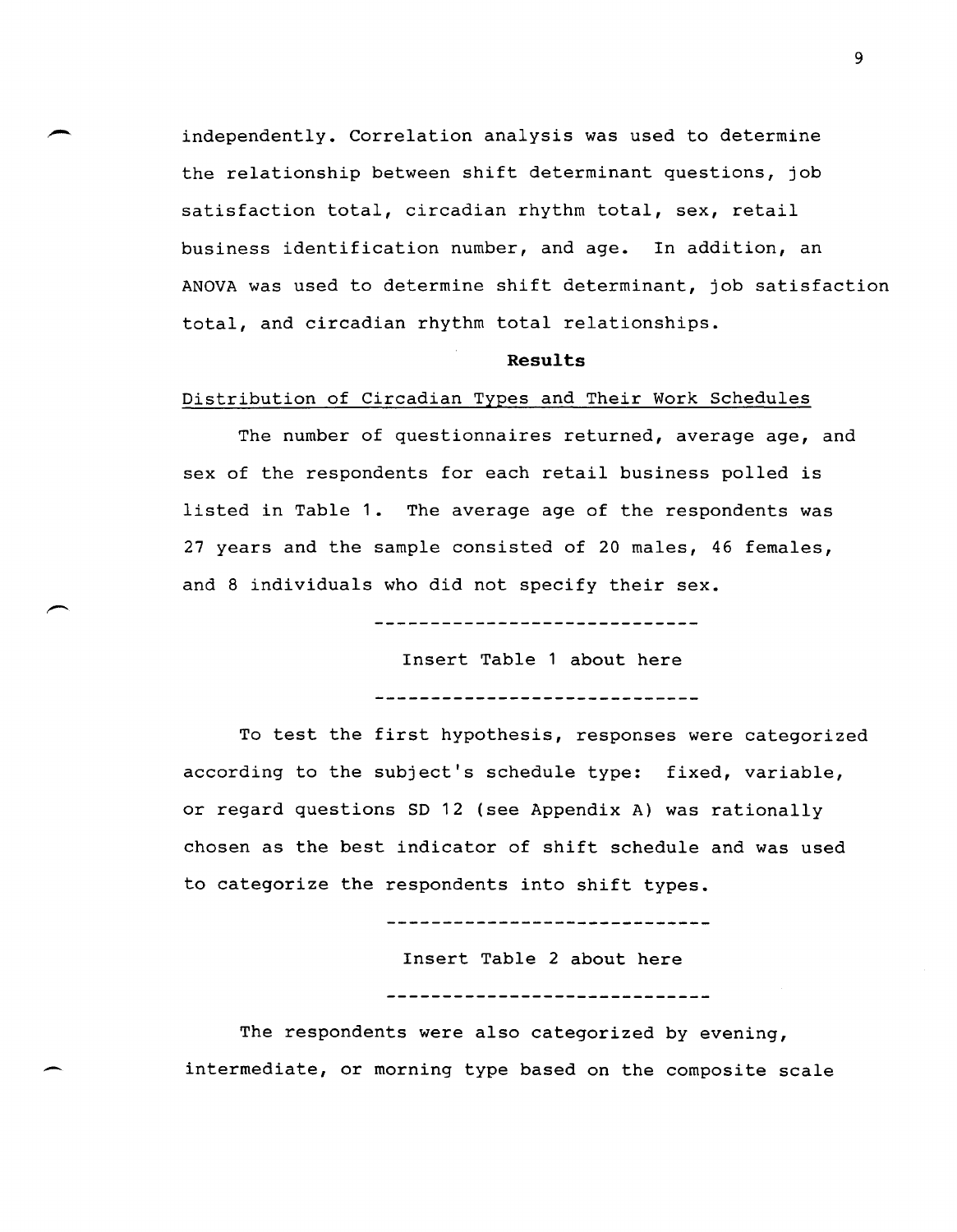(see Appendix A, questions JS2, JS3, JS5, JS6, JS8, JS9, JS11,JS12, JS14, JS15, JS16, JS17, and JS19). A score less than 22 indicated an evening person. A score between 23 and 43 indicated an intermediate type, and a score greater than 44 indicated a morning type. The distribution of the circadian types per work schedule is listed in Table 3. Relationship Between Shift Satisfaction, Circadian Types, and Work Schedules

In the final analysis, correlation coefficients were computed between the dependent variables (individuals shift determinant questions, job satisfaction total, circadian rhythm total, sex, age, and retail business identification number) and the independent variables (shift satisfaction questions, "Are you satisfied with your work schedule?" (SD8) and "Does your work schedule affect your job satisfaction?" (SD9)). Table 4 depicts the pattern of results for this analysis.

Insert Table 4 about here

### Relationship Between Job Satisfaction and Circadian Type

A correlation coefficient analysis between the job satisfaction total and circadian rhythm total indicated no significant relationships between the two variables.

-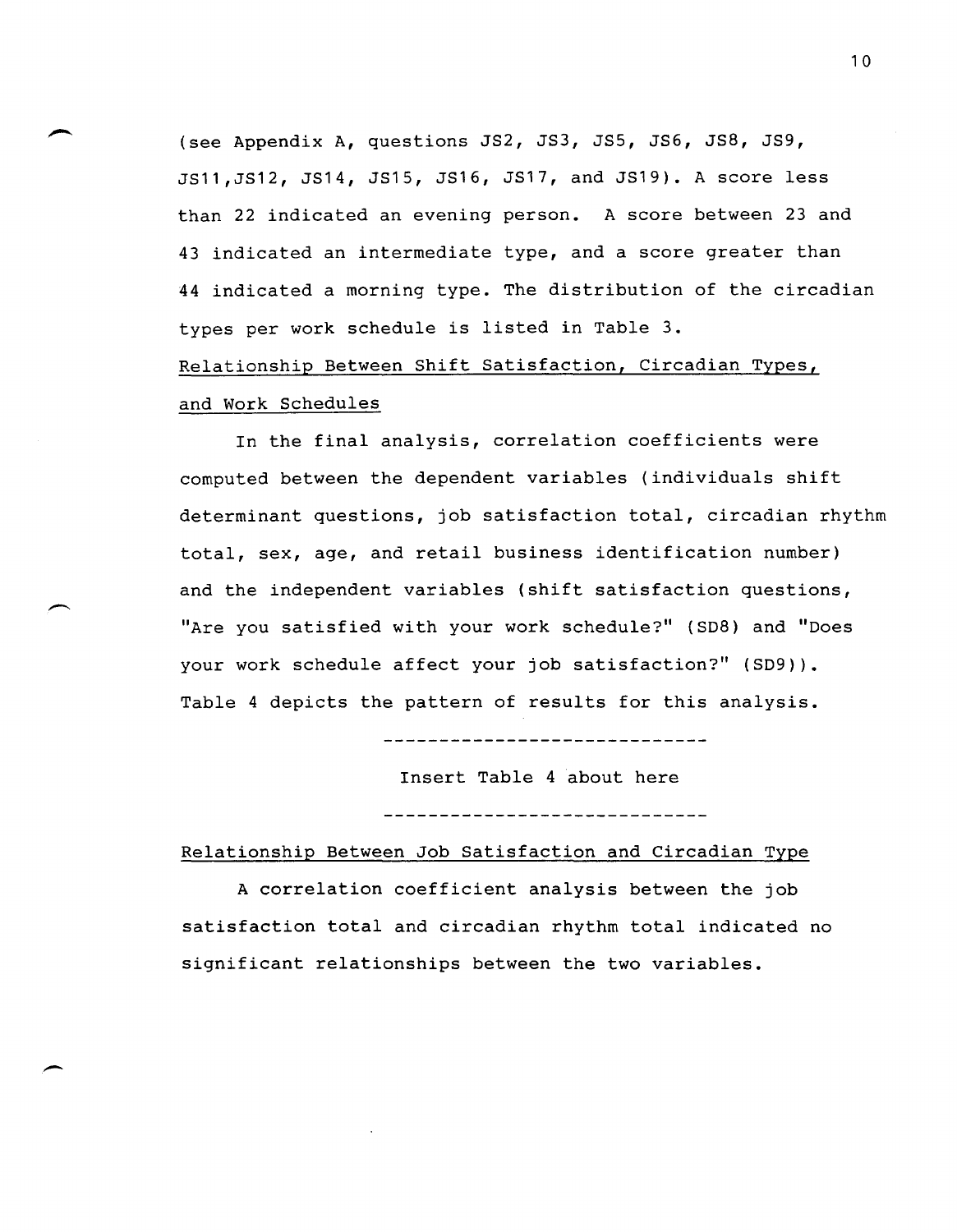Relationship Between Job Satisfaction and Work Schedules

A one way ANOVA was used to test the relationship between job satisfaction and work schedules. The independent variable was the job satisfaction total. The dependent variable was the shift determinant question S012, "In your opinion, do you have a 'fixed', 'variable', or 'rapidly rotating' work schedule?". ANOVA results (F  $(2,64)$ =.583 p>.05) revealed a non-significant relationship between the two variables.

Finally, correlation coefficient analysises were computed for the independent variable (job satisfaction total) and the dependent variables (shift determinant questions, age, sex, and retail business identification number). With the exception of the shift satisfaction question S08 mentioned previously, no significant relationships were found. Relationship Between Circadian Types and Work Schedules

Correlation coefficients were computed for the independent variable circadian rhythm total and the dependent variables shift determinant questions, age, sex, and retail business identification number. Analysis results are listed in Table 5. Significant positive relationships were found between the circadian total and the questions, "00 you have the same days off each week?" (S02) and "In general, do you work the same "shift" each day that you work?" (SD10). A positive correlation also existed between circadian rhythm total and retail businesses identification number. A negative correlation existed between circadian total and questions: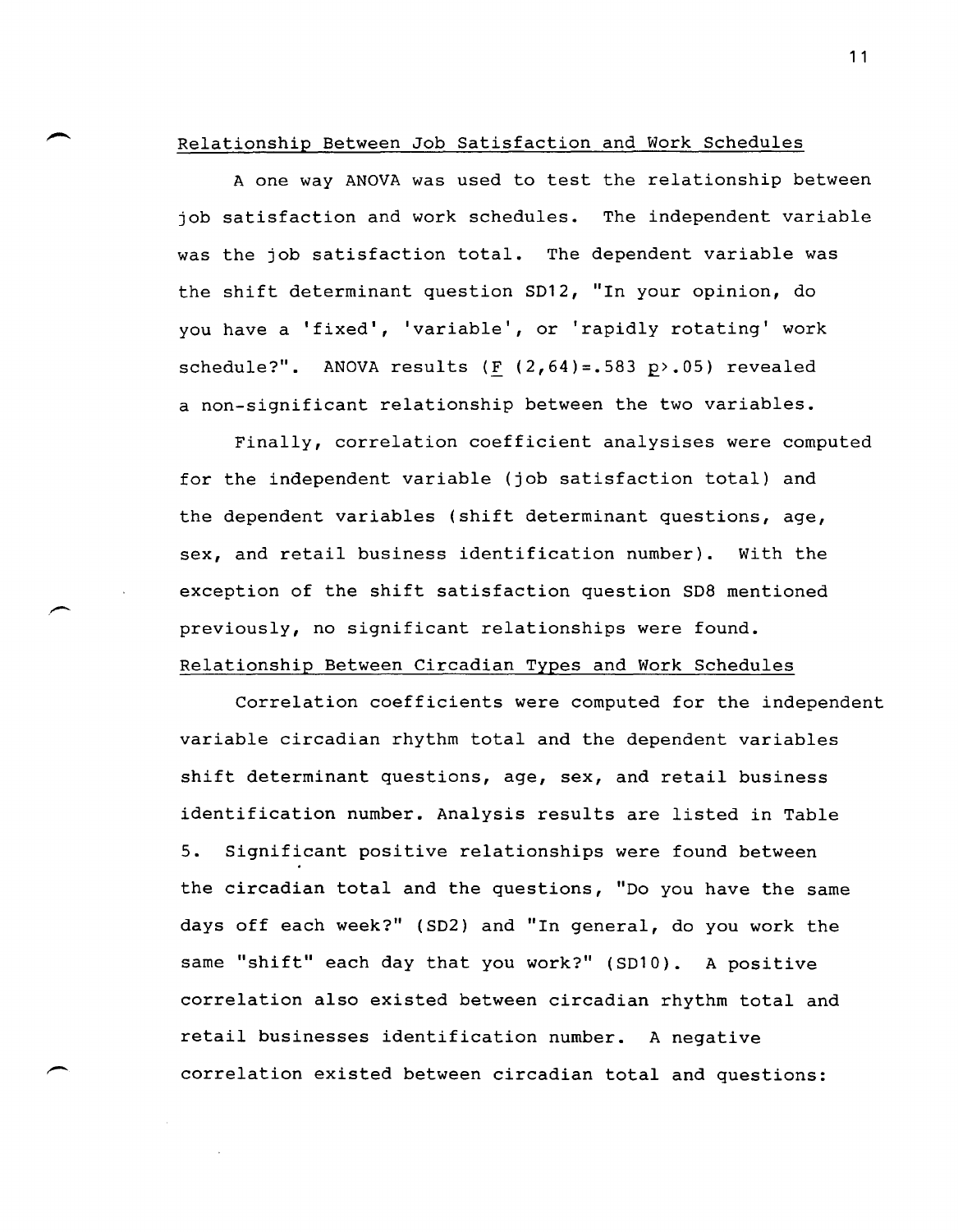"Do you work different days each each week?" (S01); "Does your work schedule change each week?" SO(5); "Do you work different hours and different days each work week?"(S06); and "In your opinion, do you have a 'fixed', 'variable', or 'rapidly rotating' schedule?" (S012). At alpha=.05, other correlations were not significant.

------------------------

Insert Table 5 about here

### **Discussion**

The Circadian-Job Satisfaction Questionnaire was used to determine the possible relationship among work shift type, shift satisfaction, job satisfaction, and circadian rhythm type. Internal desyncronization, the disruption of both the sleep and body temperature cycle, created by. working a variable or rapidly rotating shift was expected to have a negative effect on shift and job satisfaction. Conversely, employees working a fixed work schedule, which is not prone to internal desyncronization, were expected to have a higher shift and job satisfaction relative to their variable and rapidly rotating counterparts. Analysis of the data yielded partial support for these hypotheses.

The relationships found between work shift satisfaction questions (S08 and S09) and shift determinant questions suggest a correlation between shift satisfaction, shift pattern, and shift control. In the work place, a sense of control has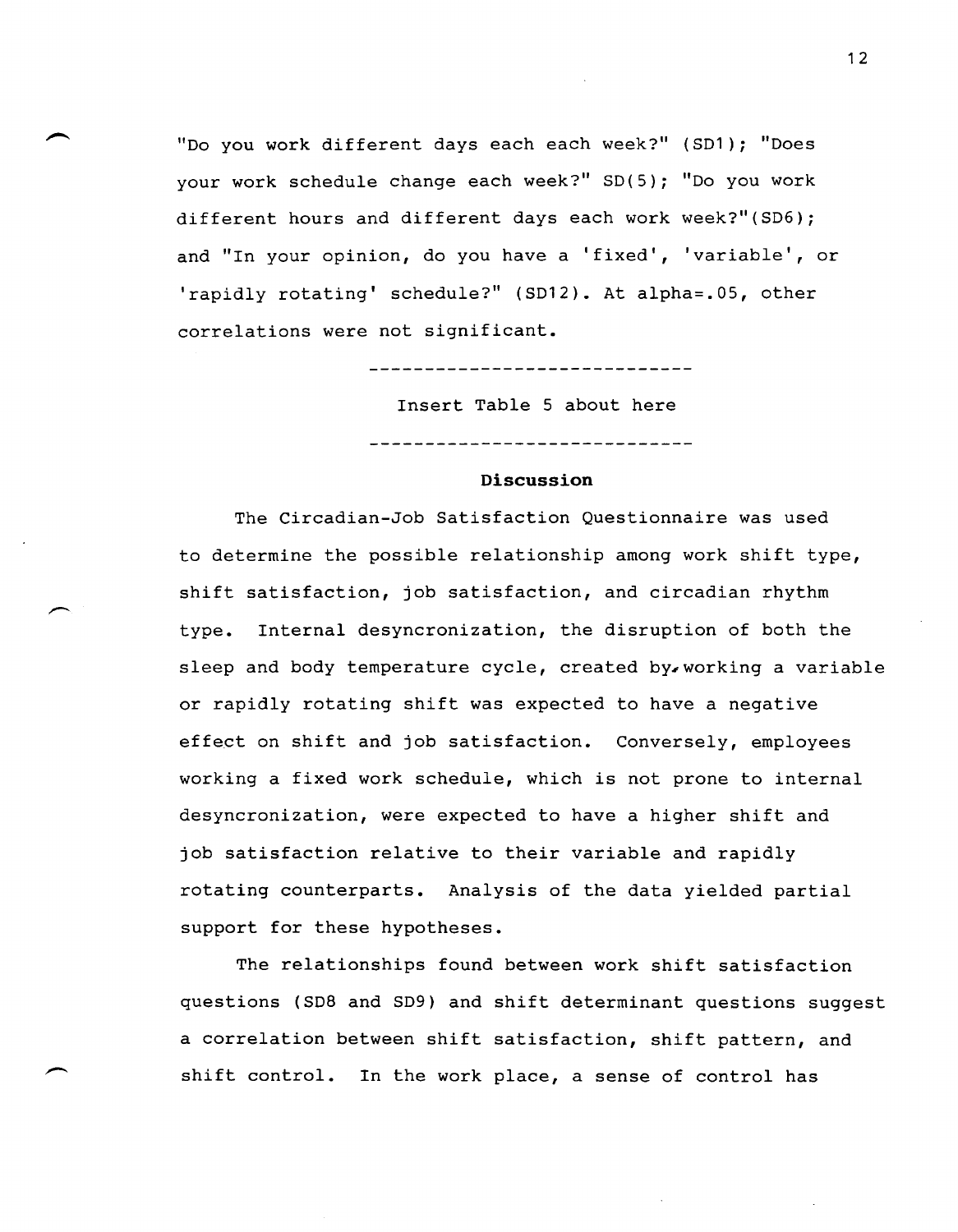been "found to be linked directly to critical individual motivations and behaviors"(Turney & Chonen 1983, p. 202). As a result, employees who believe they have little control over their work environment often have minimal commitment and involvement with the organization (Turney & Chonen, 1983). The positive correlations between shift satisfaction and questions pertaining to pattern and control of schedule suggest individuals working a fixed schedule are more satisfied with their shift than individuals working variable or rapidly rotating schedule. This phenomenon can be explained by the worker's exposure to controllable or uncontrollable factors.

Fixed schedules provide employees with controllable or known factors, the days and hours they must work, over the work schedule interval. For the variable or rapidly rotating work schedule employee, the days and hours worked often change with each work schedule interval. Supporting Touney and Chonen's findings is a study by Richard Butler (1983) which identifies three "base areas" of control: dependence, routinization, and collaboration. Dependence refers to the need for rewards or power. In the discount retail environment, rewards or power can be associated with wages or position. Routinization refers to standard procedures and specific activities. While employees may have assigned duties and procedures for their occupation, the lack of routinization in their personal life may generate lack of a routine. As a result, the variable or rapidly rotating employee is

.-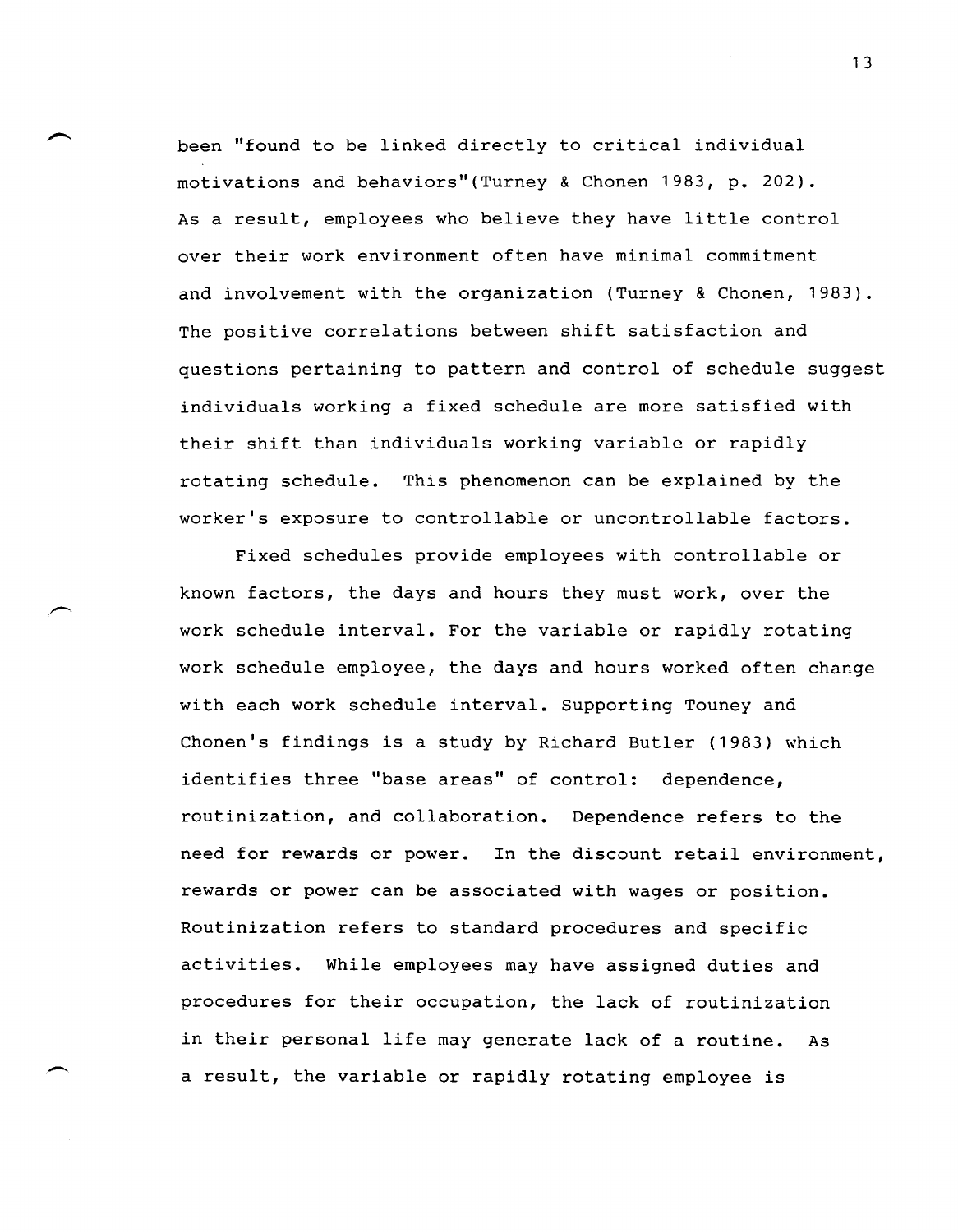confronted with the unknown -- which days and what hours will be worked for the next work schedule interval. Staines and Pleck (1987) who studied nonstandard work schedules and family life support previous research by arguing that the time "available for family comes at the wrong period of the day; that is, schedules of family members fail to mesh, hence workers' reports of schedule conflicts" (552). The uncontrollable days and hours to be worked for the next work schedule interval, lack of control of work schedule, and unpredictable pattern of schedule changes creates shift dissatisfaction.

Supporting the aforementioned conclusions is the correlation between shift satisfaction (SD8) and request to time off (SD3). Requesting to have the same day(s) off each week provides the worker with both pattern and control. The employee is in a sense guaranteed to have the same days off each work interval because: 1)the work scheduler and employee believe there is a legitimate reason to have the day off (i.e. child care or education) 2)the work scheduler can avoid future work schedule conflicts. Having the same day(s) off each week provides the employee with a work pattern, and requesting the day(s) off provides the employee with control. As indicated by the analysis, those individuals are satisfied with their work shift.

 $\overline{\phantom{a}}$ 

As Wedderburn (1967) discovered, there is a relationship between shift satisfaction and job satisfaction. Correlations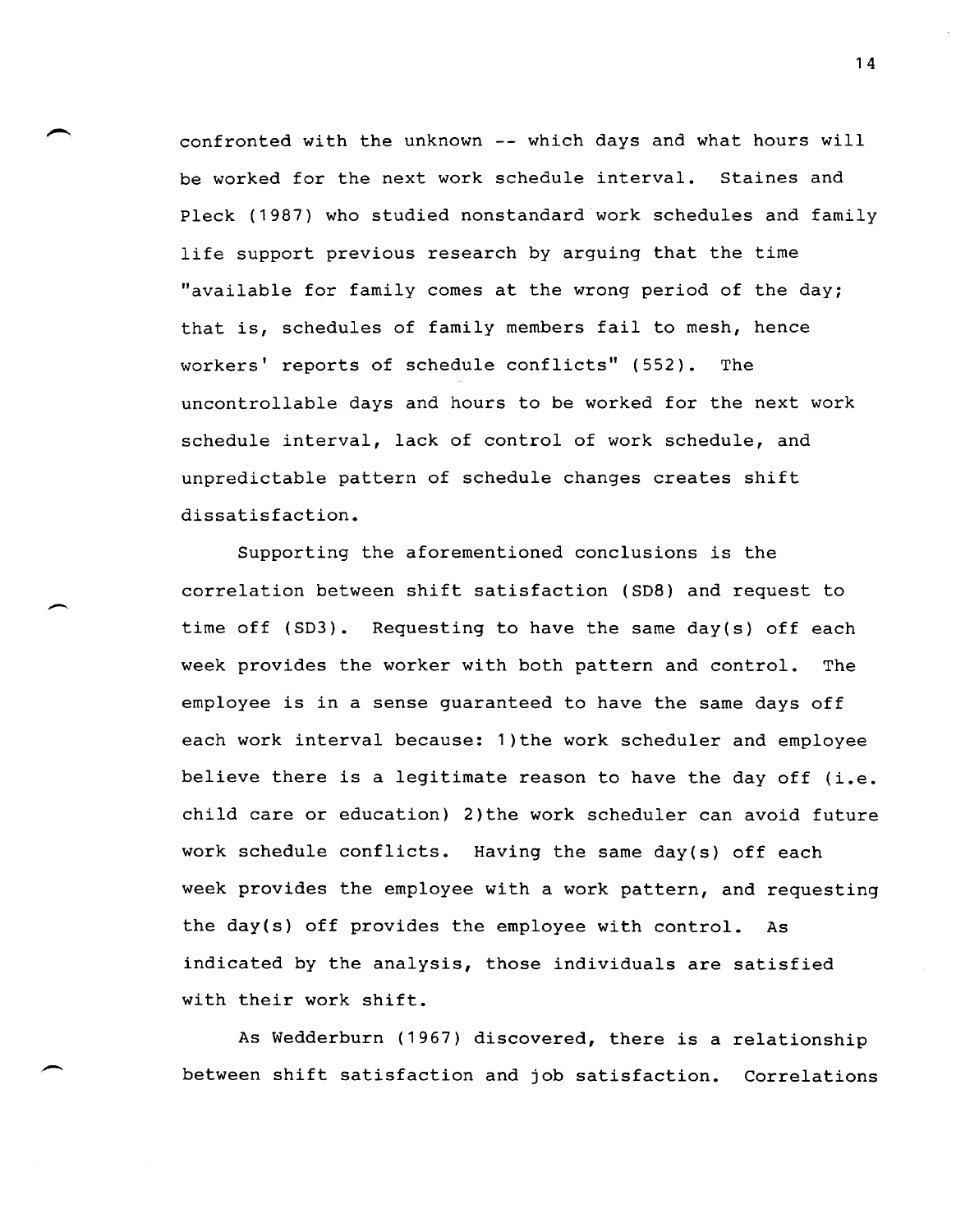between SD8 and the job satisfaction total support his findings. Unfortunately, analysis did not indicate specific factors, such as shift worked or request to have time off, influenced both shift satisfaction and job satisfaction. For this reason, shift satisfaction cannot be used to predict job satisfaction.

Another hypothesis involved the relationship between shift satisfaction and circadian rhythm total. Due to maladjusted circadian rhythm, a correlation was expected between shift satisfaction and circadian rhythm total. Correlation coefficient analysis revealed no significant relationship. Interestingly, both shift satisfaction question SD8 and the circadian rhythm total showed a positive correlation with the question, "In general, do you work the same "shift" each day that you work?" (SD10).

Circadian type showed no significant relationship to job satisfaction. A possible reason for the inconclusive findings is job satisfaction is influenced by other factors such as type and quality of work, interpersonal relationships with colleagues, and wages earned. A positive contribution of these other job satisfaction factors may override the negative effects of circadian maladjustment. In turn, a negative influence of job satisfaction factors and circadian maladjustment would suggest lower job satisfaction. No research has been conducted to determine the interrelationship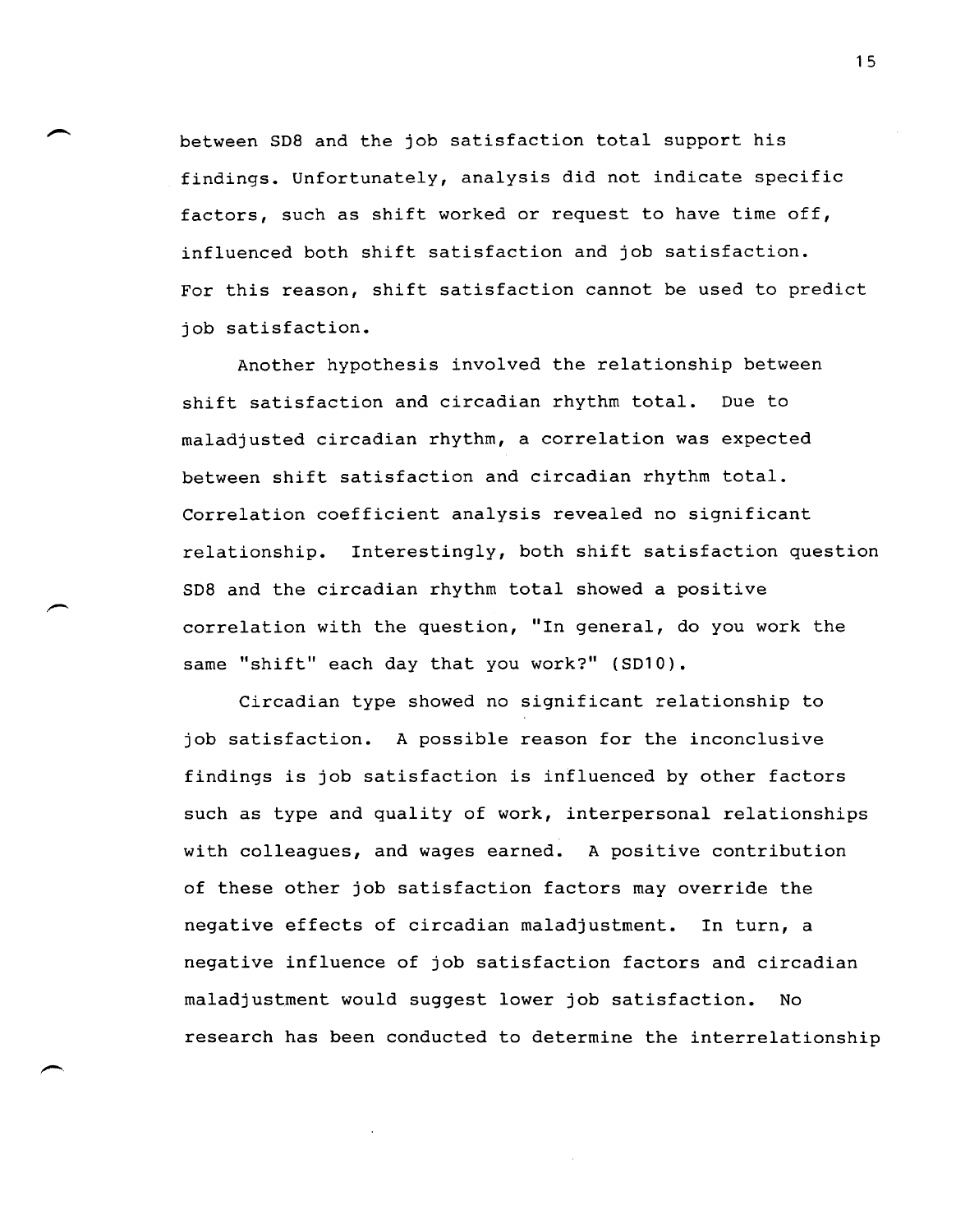of circadian rhythm adjustment with other job satisfaction factors.

Another explanation to the nonapparent relationship between job satisfaction and circadian type is shift "commitment" (Folkard et al., 1978). Shift commitment is the long term adaptation to shift work. By working a shift for several years, the employee has learned to adapt to nonadjustment of his/her circadian rhythm. An employee may "live with" circadian maladjustment because of limited job opportunities. The employee may need the job, or has invested several years with the organization so that a change of occupation and "starting from scratch" is not desirable. Finally, the employee's work experience limits him or her to a life of shiftwork. For example, a surgical nurse will most often work a form of shiftwork regardless of the hospital.

An issue relevant to shift work adjustment is the direction of shift rotation and time intervals between shift changes. Weekly rotating systems are the considered the least adaptable for many individuals (Akerstedt & Torsvall, 1978; Czeisler, Moore-Ede, & Coleman, 1982; Monk, 1987). This is due in part to a conflict between circadian phase and work scheduling. Simply stated, the employee suffers from a form of "jet lag", a need to sleep inappropriate to the work schedule. To avoid this problem, work schedules should rotate in the same direction (usually clockwise) as the circadian rhythm. Also, the rate the schedule changes affects

 $\overline{\phantom{a}}$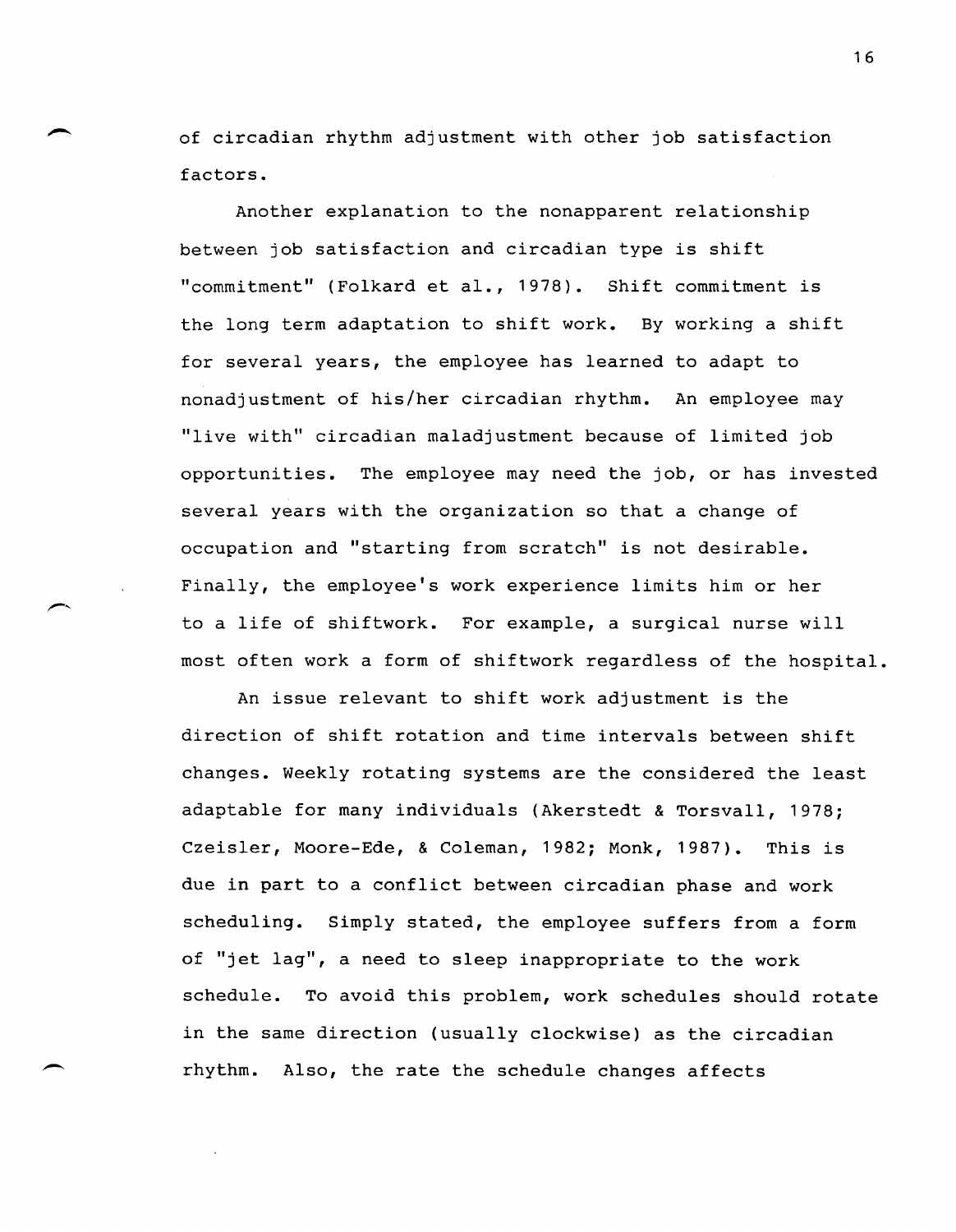adjustment. In Europe, shifts are rotated rapidly to avoid the adjustment period (Czeisler et al., 1978). This approach maintains a state of non-adjustment for the employees which is believed to protect the employee from adjustment factors such as insomnia or more serious -- gastrointestinal problems.

In this study, rapid shift changes are expected because of the nature of the work and the type of business A majority of the respondents (Table 2) worked a variable or rapidly rotating schedule. The constant change of work schedule was expected to affect job satisfaction due to conflicting work schedules and circadian rhythms, yet the proposed advantages to rapid shift change to alleviate circadian adjustment may affect the employee's job satisfaction. A comparison of job satisfaction for individuals adapting to different types of work schedules within a given amount of time might reveal how shift adjustment influences job satisfaction. Accordingly, the type of schedule may not be an issue rather the time a person has to adapt to the schedule may be more important.

Finally, a limited number of morning and evening types who would possibly show a relationship to job satisfaction completed a Circadian-Job Satisfaction Questionnaire. A determination of job satisfaction for morning types working a rapidly rotating schedule (which was predicted to result in low job satisfaction due to morning types inability to adapt their circadian rhythm) was not possible because none

-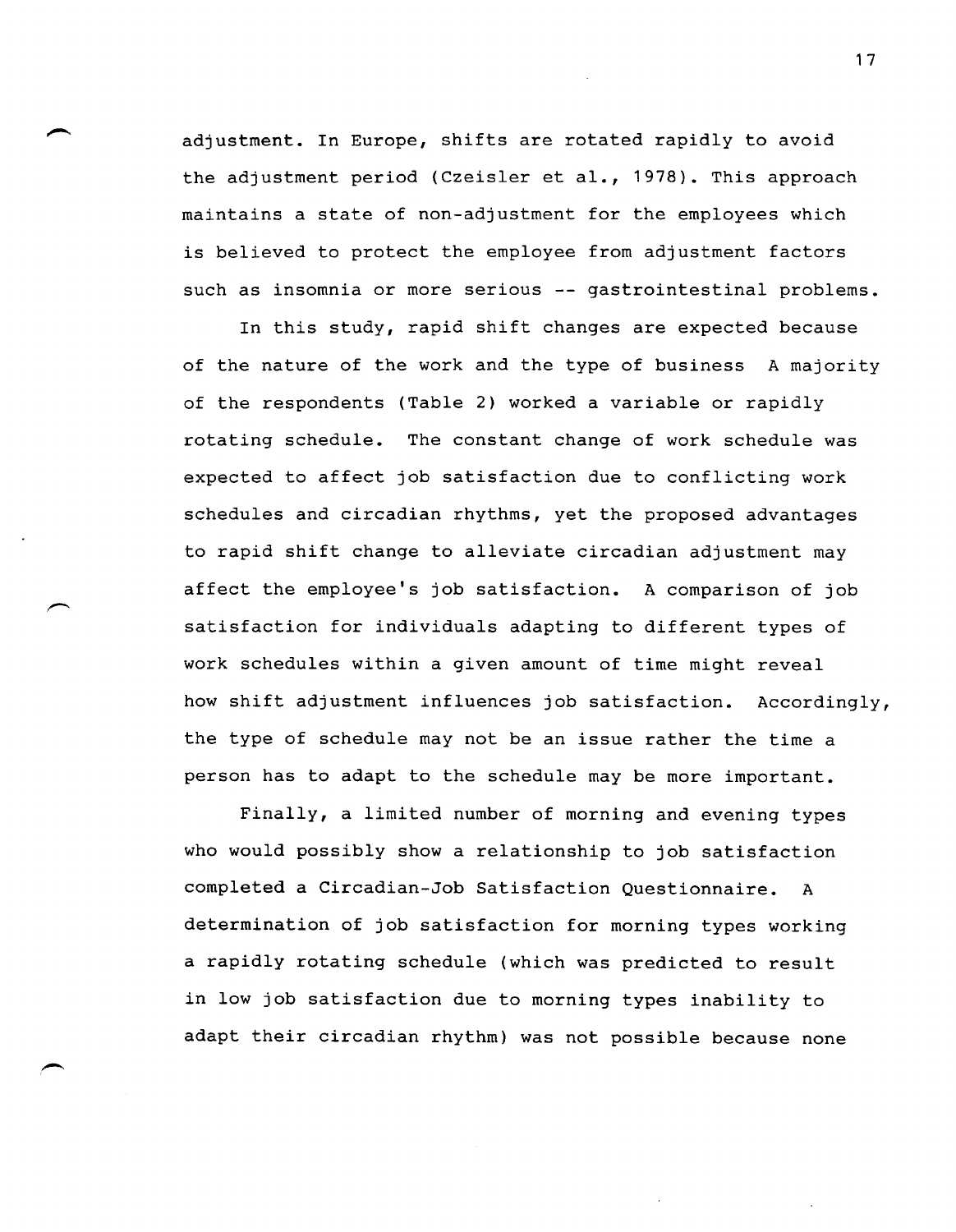of the seventy-four respondents were classified in morning type/rapidly rotating shift category (Table 4).

Circadian types showed a correlation to the type of schedule worked. The degree of "morningness" or "eveningness" indicated by a high or low circadian score shows a positive relationship to two questions regarding a fixed shift, "Do you have the same days off each week?" (SD2) and "In general, do you work the same "shift" every day that you work?" (SD10). A positive correlation suggests a high circadian score (morningness) scored high on (SD2) and (SD10), questions pertaining to a fixed shift. Consequently, a low circadian score (eveningness) may correspond to a low score for (SD2) and (SD10). These results suggest that morning types tended to work fixed schedules while evening types tended to work variable or rapidly rotating schedules. For this study, there was an equal number of morning/fixed and morning/variable, but evening types showed the tendency to work variable schedules.

A positive correlation between circadian type and store identification also exists. Combined with distribution of morning and evening types working fixed or variable shifts, the findings suggest the stores may inadvertly promote circadian adjustment. Examining Table 5 reveals a majority of intermediate types working variable or rotating shifts. Due to the fact intermediate types by definition do not have the strong characteristics of morningness or eveningness,

--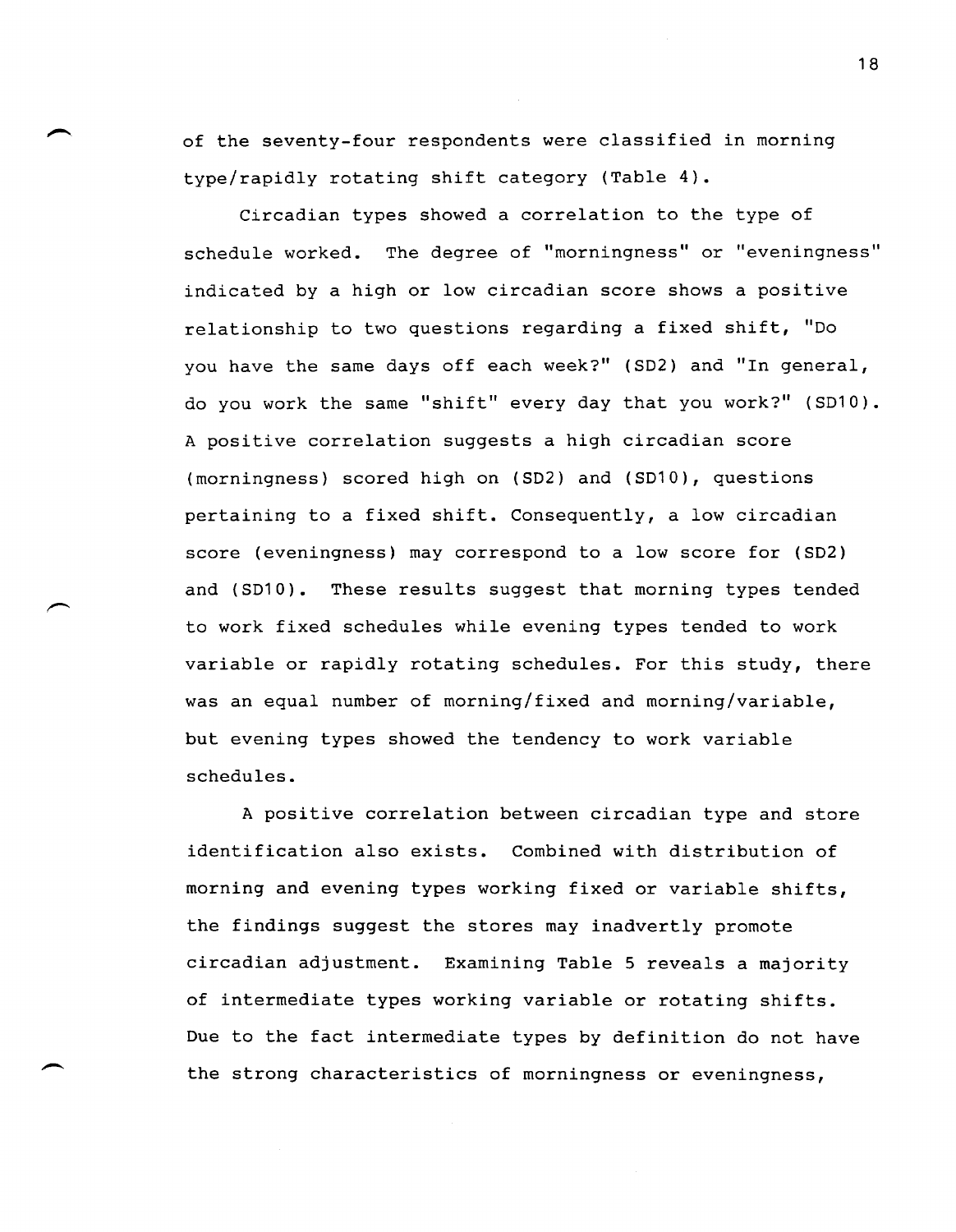shift work may be more tolerant to intermediate types. A study concentrating on intermediate types adaptation of circadian rhythm has not be conducted. The retail businesses studied may, in their selection process, opted for individuals with intermediate characteristics. Selecting intermediate types in most likely coincidental due to the fact circadian based questions (i.e. At what time of the day do you feel your best?) would probably not be asked of applicants.

## **Conclusion**

Work schedules and circadian rhythms were studied to determine the relationship, if any, the two elements had on shift satisfaction and job satisfaction. The questionnaire results from seventy-four employees working fixed, variable, or rapidly rotating schedules in discount retail businesses partially supports the hypothesis that shift satisfaction and work schedules would show a correlation with circadian types. No substantial findings were discovered pertaining to the second hypothesis that circadian type would influence job satisfaction.

Shift satisfaction and circadian types showed a positive correlation to questions pertaining to pattern and control of the work schedule. This suggests individuals who have pattern and control of their work schedule are more satisfied with their job. other explanations of the proposed circadian/job satisfaction relationship are: other overriding factors of job satisfaction may cancel the circadian influence,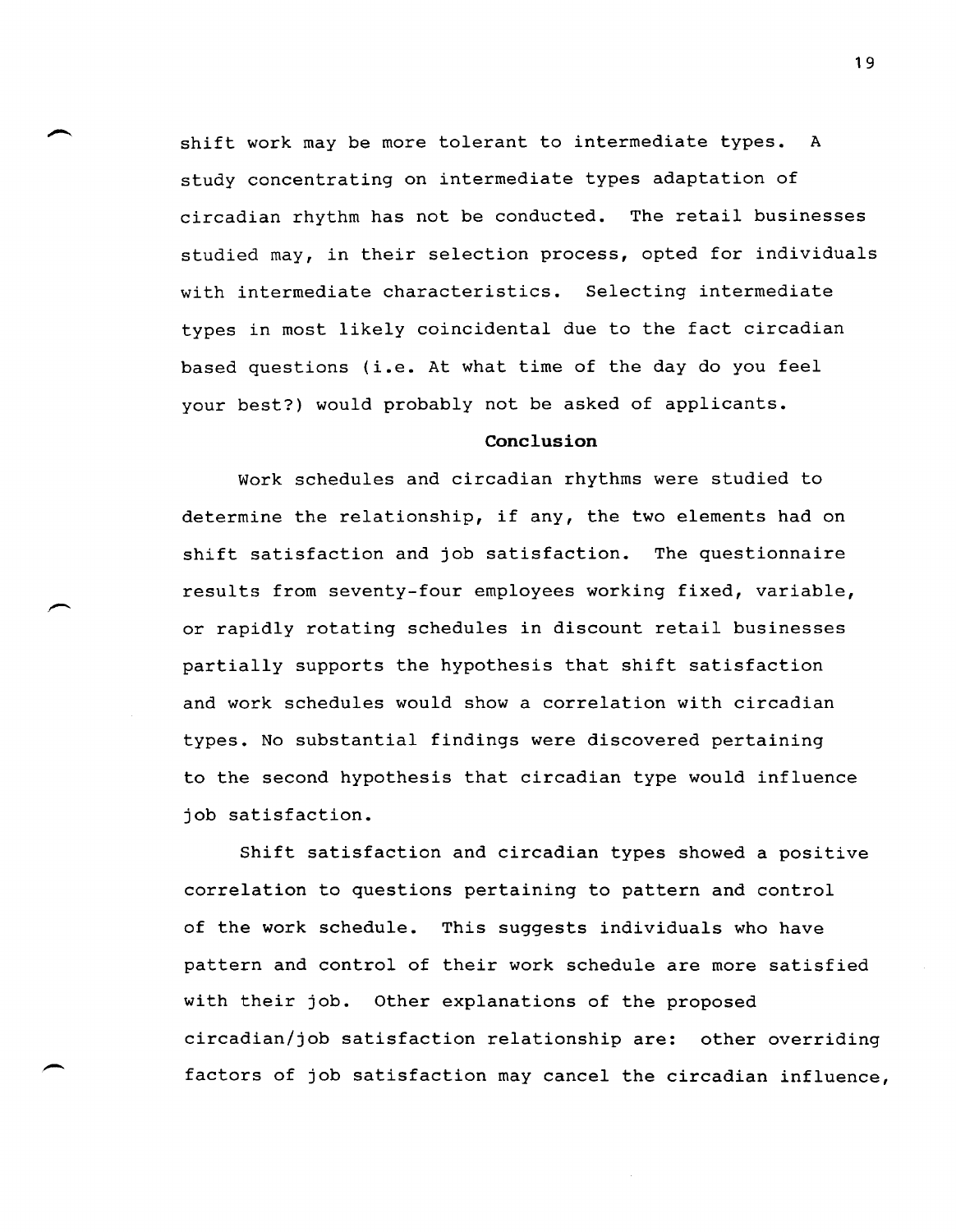shift commitment, rotation and rate of shift adjustment, and the inadvertent selection of employees (such as evening types) who adapt easier to shift change.

Future studies regarding circadian rhythms and shiftwork should address the issues of work shift and circadian type interrelationships. One aspect which needs to be addressed is the significance of shift control. If shift control is a factor of job satisfaction and influences circadian rhythm adjustment, why don't employees take control of their schedule by requesting certain days off? A possible reason may be that employees do not want to be interpreted as demanding or inflexible when a legitimate reason to have the day off is not available. Employees usually do not want to generate negative feeling with their supervisor. Requesting certain days off may, in the employee's mind create future problems. In an attempt to maintain job security, employees deny themselves control of their work schedule.

Also, an investigation of how circadian types affect other aspects of the work environment would be benefical. For example, which, if any circadian type, receives more promotions or excels in a particular occupation. Research in these areas would explain how circadian rhythms affect other job satisfaction factors. A study concerning shift rotation and job satisfaction might address the significance of circadian adjustment. Finally, more conclusive findings concerning job satisfaction and circadian rhythms might be

,-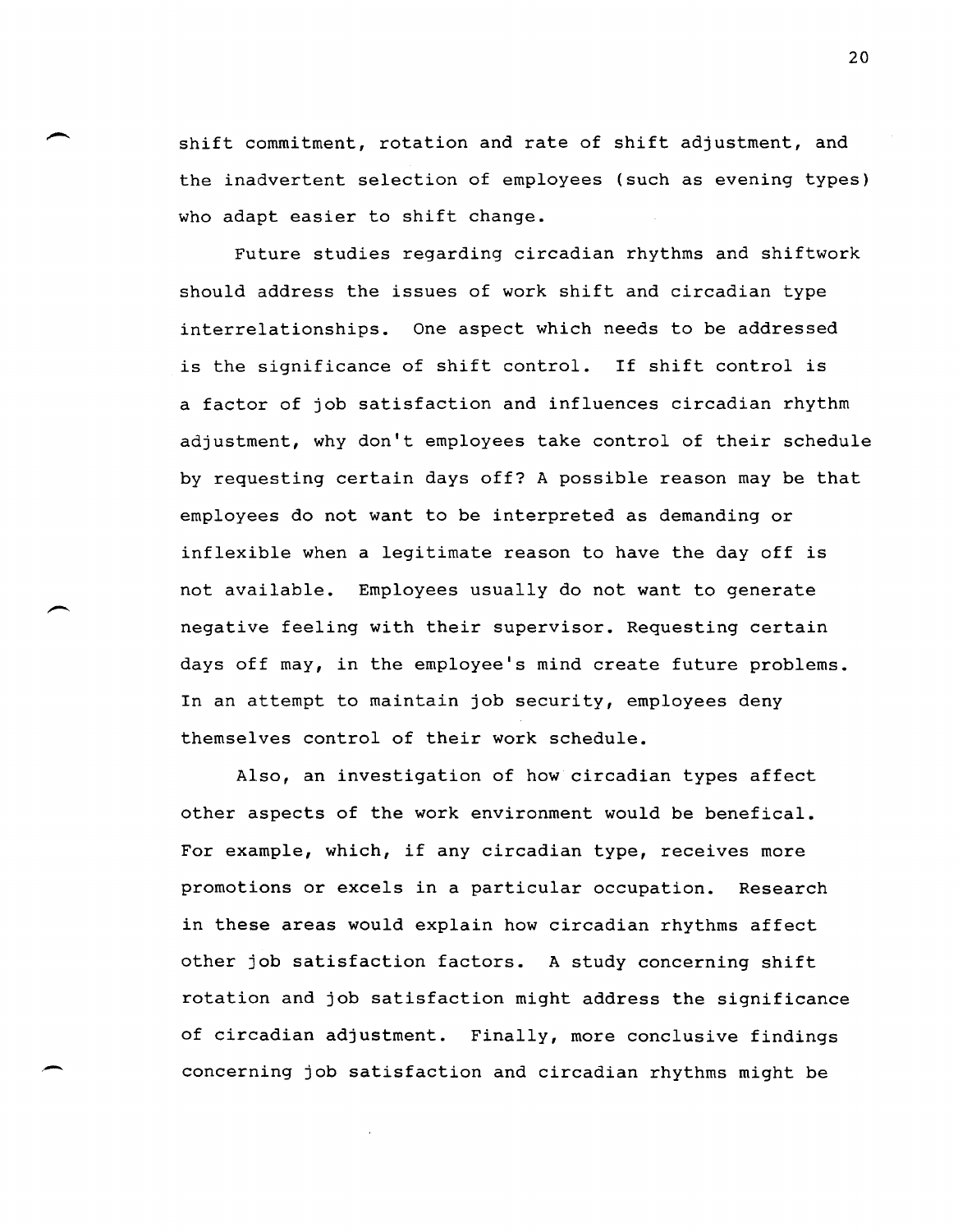found in a larger study encompassing a variety of businesses engaged in shiftwork.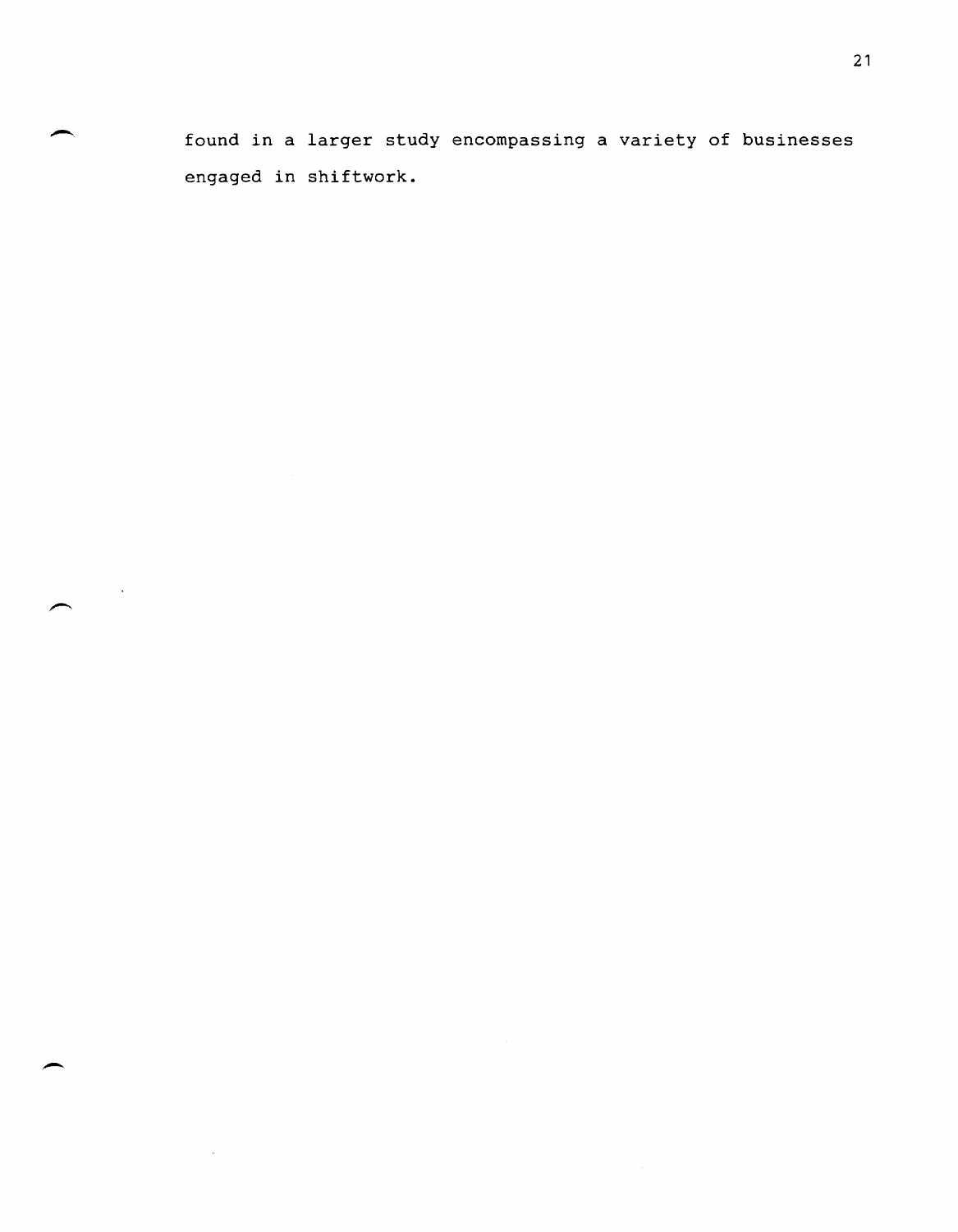### **References**

Akerstedt, T. & Torsvall, L. (1978) Experimental changes in shift schedules -- their effects on well-being. Ergonomics, 21, 849-856.

Breithaupt, H., Hilderbrandt, G., Dohre, D., Josch, R., Sieber, U., & Werner, M. (1978) Tolerance to shift of sleep as related to the individuals circadian position. Ergonomics, 21, 767-774.

- Butler, R. (1983) Control of workflow in organizations: perspectives from markets, hierarchies, and collectives. Human Relations,  $36$ ,  $421-440$ .
- Colquhoun, W., & Folkard, S. (1978) Personality differences in body-temperature rhythm, and their relation to its adjustment to night work. Ergonomics, 21, 811-817.
- Costa, G., Lievore, F., Casaletti, G., Gaffuri, E., & Folkard, S. (1989) Circadian characteristics influencing interindividual differences in tolerance and adjustment to shiftwork. Ergonomics, 32, 373-385.
- Czeisler, C., Moore-Ede, M., & Coleman, R. (1982) Rotating shift work schedules that disrupt sleep are improved by applying circadian principles. Science, 217, 460-462.
- Folkard, S., Monk, T., & Lobban, M., (1979) Towards a predictive test of adjustment to shift work. Ergonomics,  $22, 79-91.$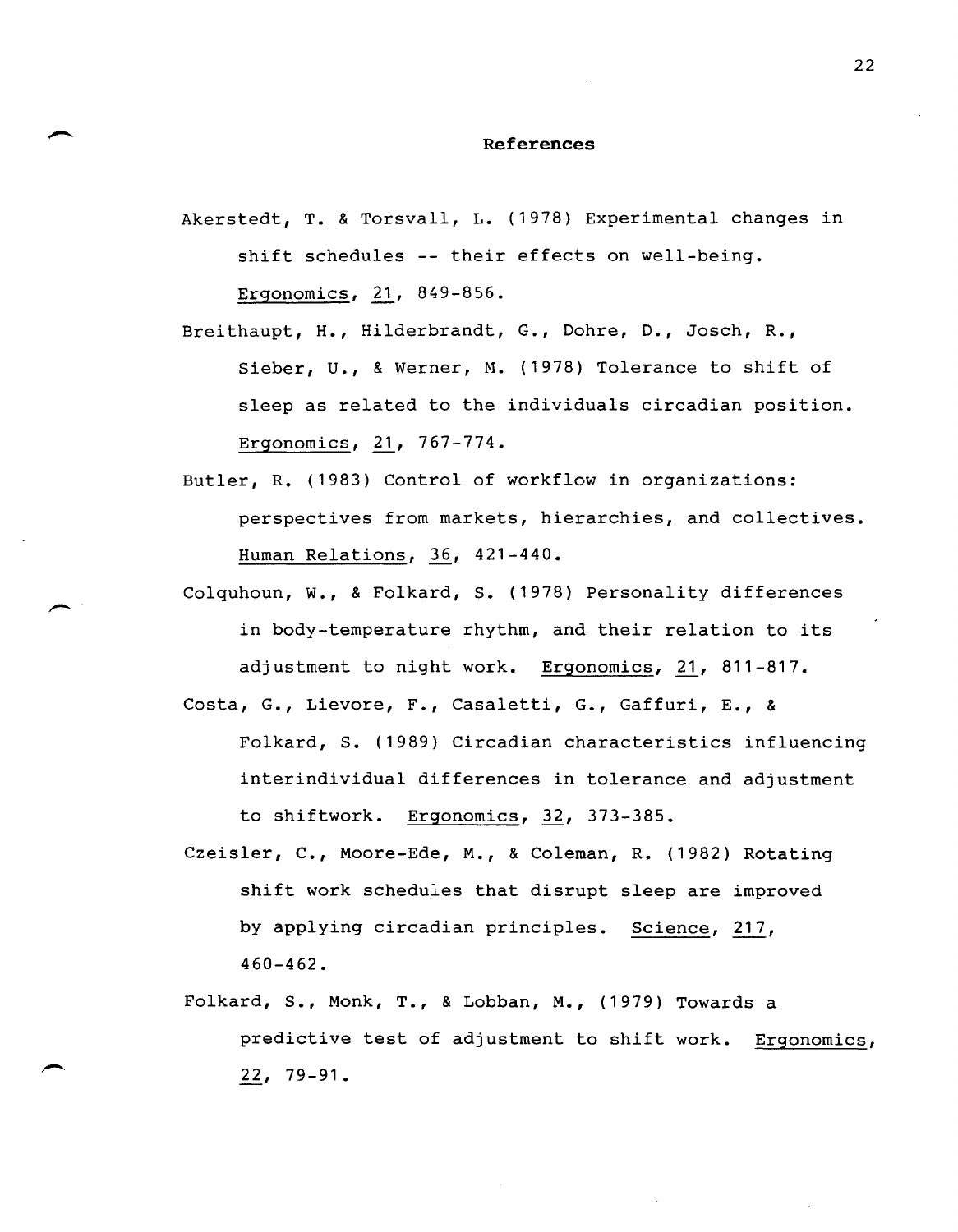- Harrington, J. (1978) Shift work and health. A critical review of the literature. (Her Majesty's Stationary Office, London).
- Hoppock, R. (1935) Job Satisfaction. New York: Harper & Brothers.
- Jamal, M., & Jamal, S. (1982) Work and nonwork experiences of employees on fixed and rotating shifts: an empirical assessment. Journal of Vocational Behavior, 20, 282-293.
- Kerkhof, G. (1985) Individual differences in circadian rhythms. In Folkard, S. & Monk, T. (Eds.), Hours of Work Temporal Factors in Work Scheduling (pp.29-35). New York: John Wiley & Sons.
- Minors, D., & Waterhouse, J. (1983) Circadian rhythm amplitudeis it related to rhythm adjustment and/or worker motivation? Ergonomics, 26, 229-241.
- Monk, T. & Folkard, S. (1983) Circadian Rhythms and Shiftwork. In Hockey, R. (Ed.), Stress and Fatigue in Human Performance (pp. 97-119). New York: John Wiley & Sons.
- Moog, R. (1987) Optimization of shift work: physiological contributions. Ergonomics, 30, 1249-1259.
- Ostberg, o. (1973) Interindividual differences in circadian fatigue pattern of shift workers. British Journal of Industrial Medicine, 30, 341-351.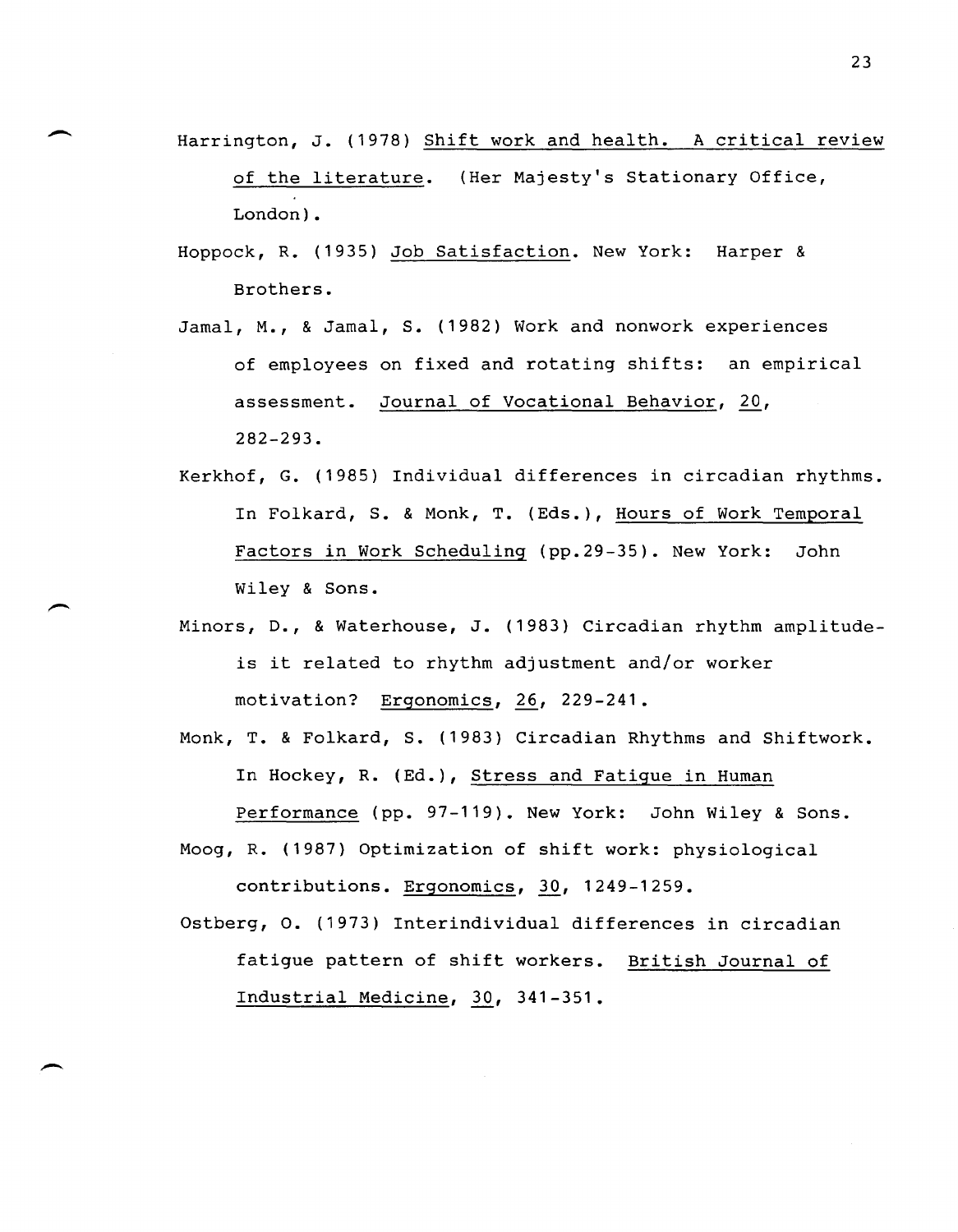- Smith, C., Reilly, C., & Midkiff, K. (1985) Evaluation of three circadian rhythm questionnaires with suggestions for an improved measure of morningness. Journal of Applied Psychology, 74, 728-738.
- Staines, G., & Pleck, J. (1984) Nonstandard Work Schedules and family life. Journal of Applied Psychology,  $69$ , 515-523.
- Torsvall, L., & Akerstedt, T. (1980) A dinural type scale. In Smith, C., Reilly, C., & Midkiff (Eds.), Evaluation of three circadian rhythm questionnaires with suggestions for an improved measure of morningness. Journal of Applied Psychology, 74, 728-738.
- Turney, J., & Cohen, S. (1983) Alternative work schedules increase employee satisfaction. Personnel Journal, March 1983, 202-207.
- Weaver, R. (1989) Light effects on human circadian rhythms: a review of recent andechs experiments. In Dann, S. & Gwinner, E. (Eds.), Biological Clocks & Environmental Time (pp. 49-74). New York: Guilford Press.
- Wedderburn, A. (1967) Social factors in satisfaction with swiftly rotating shifts. Occupational Psychology, 41, 85-107.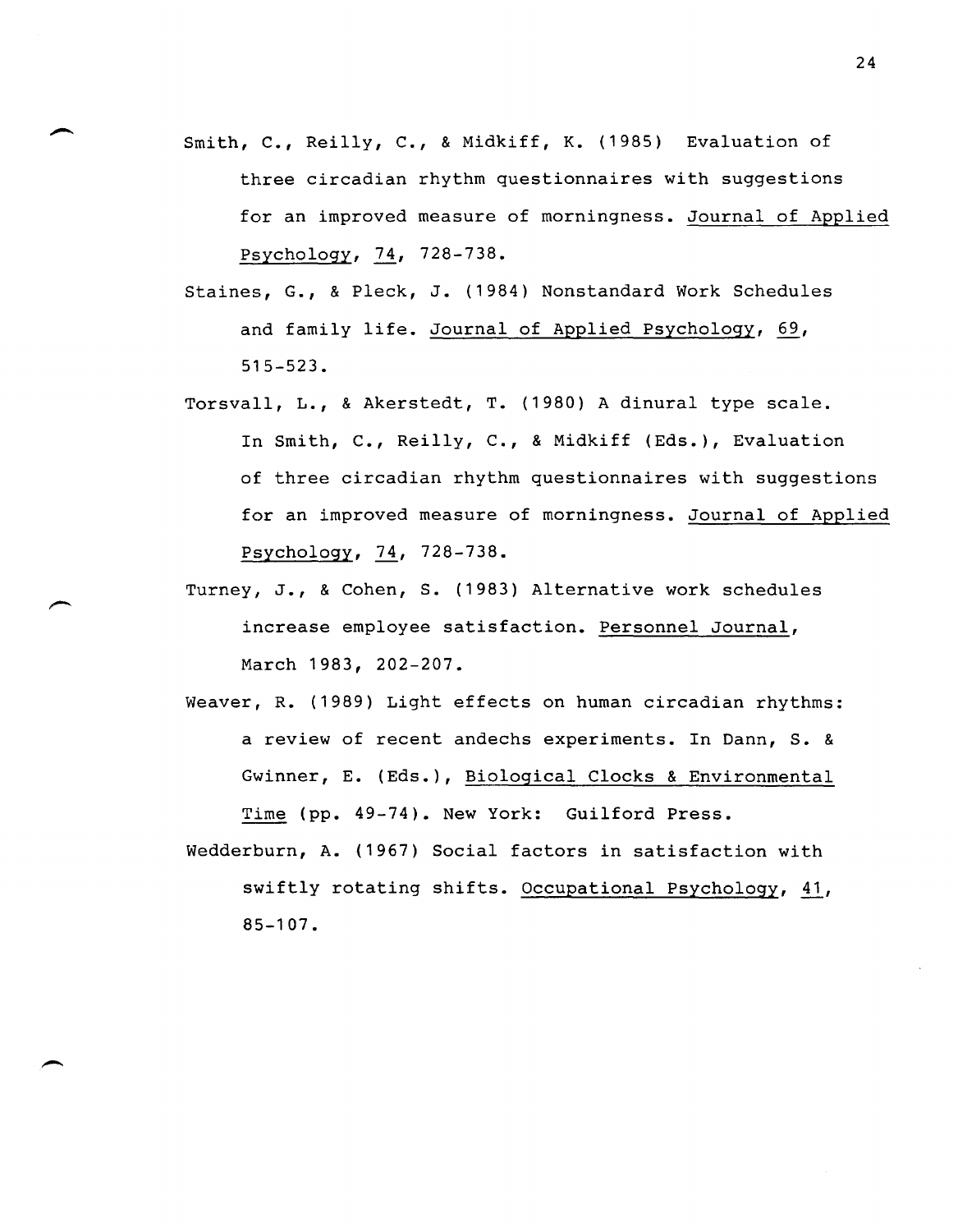Please answer the following questions pertaining to your work schedule, circadian rhythm, and Job satisfaction. Do not write your name anywhere on the questionnaire. If you do not understand a question, please ask for help. If you feel uncomfortable answering a question, omit it. Any Information gained from this questionnaire which may violate your confidentiality WILL NOT be disclosed.

(SDl) Do you work different days each week? (Y or N) \_\_\_\_\_

- (SD2) Do you have the same days off each week? (Y or N) \_\_\_\_\_
- $(SD3)$  If you answered yes to the above question, did you request to have those days off? (Y or N)  $\rule{1em}{0.15mm}$
- (SD4) Do you work different hours each day that you work? [For example, you work 10:00 a.m. to 6:00 p.m. on Monday and 12:00 p.m. to 9:00 p.m. on Tuesday.] (Y or N) \_\_

(SD5) Does your work schedule change each week? (Y or N) \_\_\_\_\_

(SD6) Do you work different hours and different days each work week? (Y or N) \_\_\_\_\_

(SD7) In your opinion, is there a pattern to your work schedule? (Y or N) \_\_\_\_\_\_

(SD8) Are you satisfied with your work schedule? (Y or N) \_\_

(SD9) Does your work schedule affect your job satisfaction? (Y or N) \_\_

 $(SD10)$  in general, do you work the same "shift" each day that you work? (Y or N)  $\frac{1}{1-\frac{1}{2}}$ 

 $(SD11)$  Do you have control over what days and hours you work? (Y or N)

(SD12) In your opinion, do you have a "fixed" , "variable", or "rapidly rotating" work schedule?

(JS1) CHOOSE THE ONE OF THE FOLLOWING STATEMENTS WHICH BEST TELLS HOW WELL YOU LIKE YOUR JOB. PLACE A CHECK MARK ( ) IN FRONT OF THAT STATEMENT:

 $\_$  I HATE IT.

 $\overline{\phantom{0}}$ 

-

- L I DISLIKE IT. I DON'T LIKE IT.
- \_ I AM INDIFFERENT TO IT.<br>\_\_I LIKE IT.
- 
- $\overline{\phantom{a}}$  i am enthusiastic about it.
- $\_$  I LOVE IT.
- (JS2) ONE HEARS ABOUT "MORNING" AND "EVENING" TYPES OF PEOPLE. WHICH ONE OF THOSE TYPES 00 YOU CONSIDER YOURSELF TO BE?
	- DEFINITELY A MORNING TYPE
	- \_\_ MOREA MORNING THAN AN EVENING TYPE
	- \_\_ MORE AN EVENING THAN A MORNING TYPE
	- \_\_ DEFINITELY AN EVENING TYPE

## OVER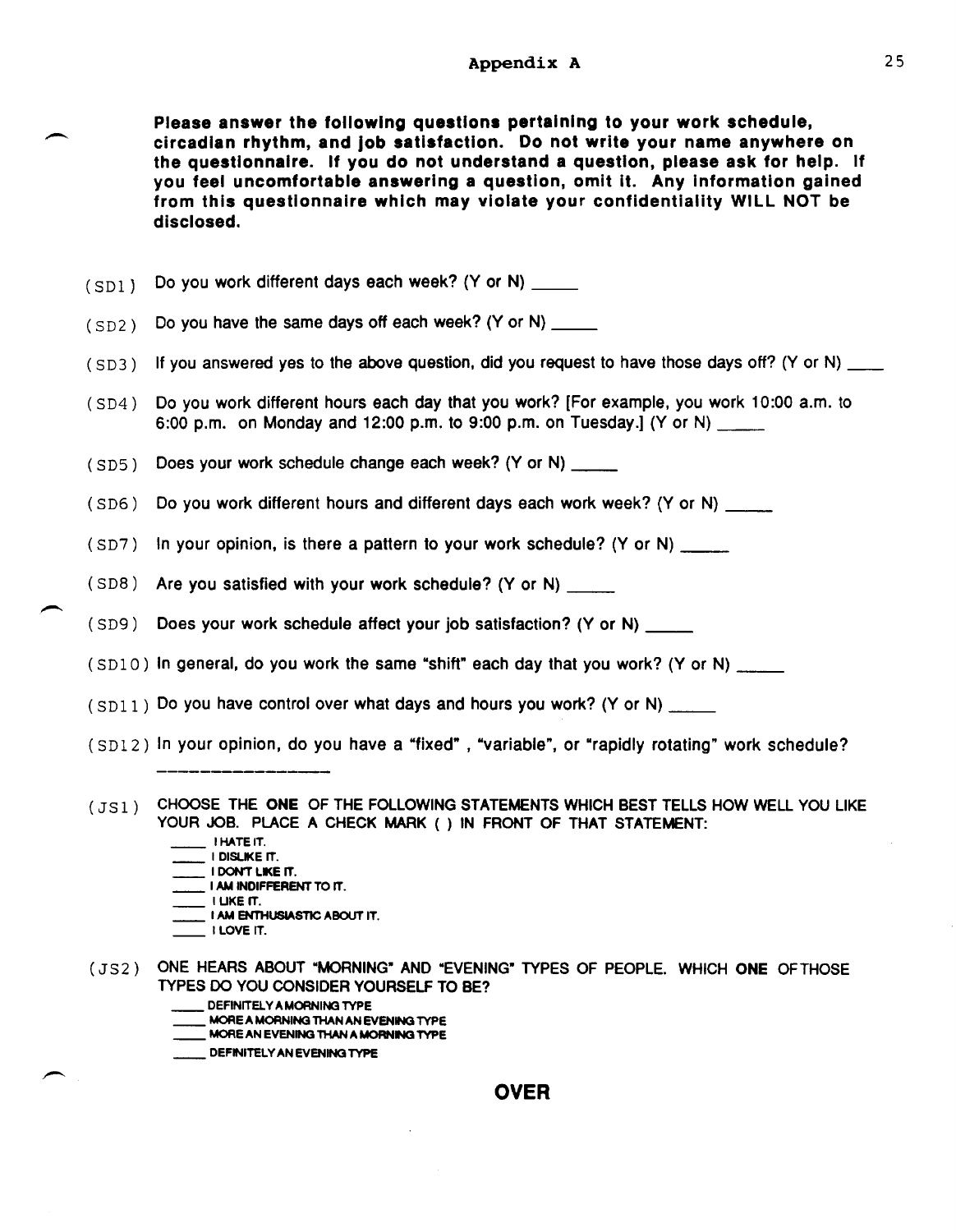- (JS3) DURING THE FIRST HALF HOUR AFTER HAVING AWAKENED IN THE MORNING, HOW TIRED DO YOU FEEL?
	- VERY TIRED
	- FAIRLY TIRED
	- FAIRLY REFRESHED
	- VERY REFRESHED
- (JS4) CHECK ONE OF THE FOLLOWING TO SHOW HOW MUCH OF THE TIME YOU FEEL SATISFIED WITH YOUR JOB.
	- ALL OF THE TIME
	- MOST OF THE TIME
	- $-$  A GOOD DEAL OF THE TIME
	- ABOUT HALF OF THE TIME
	- **OCCASIONALLY**
	- SELDOM  $\equiv$  NEVER
	-
- (JS5) CONSIDERING ONLY YOUR OWN "FEELING BEST" RHYTHM, AT WHAT TIME WOULD YOU GET UP IF YOU WERE ENTIRELY FREE TO PLAN YOUR DAY?
	- 5:00-6:30 A.M.
	- $-$  6.30- 7:45 A.M.
	- 7:45-9:45 A.M.  $9:45-11:00$  A.M.
	- $-$  11:00-12:00(NOON)
- (JS6) CONSIDERING YOUR ONLY "FEELING BEST" RHYTHM, AT WHAT TIME WOULD YOU GO TO BED IF YOU WERE ENTIRELY FREE TO PLAN YOUR EVENING?
	- $8:00-9:00$  P.M.
	- $= 9:00-10:15$  P.M.
	- 10:15 P.M.- 12:30 A.M.
	- $12:30-1:45$  A.M.
	- $-1:45-3:00$  A.M.
- (JS7) CHECK THE ONE OF THE FOLLOWING WHICH BEST TELLS HOW YOU FEEL ABOUT CHANGING YOUR JOB:
	- I WOULD OUITTHISJOBATONCE IF I COULD GET ANYTHING ELSE TO DO.
	- I WOULD TAKE ALMOST ANY OTHER JOB IN WHICH I COULD EARN AS MUCH AS I AM EARNING.<br>NOW
	-
	- I WOULD LIKE TO CHANGE BOTH MY JOB AND MY OCCUPATION
	- I WOULD LIKE TO EXCHANGE MY PRESENT JOB FOR ANOTHERJOB IN THE SAMELINEOFWORK
	- LIAM NOT EAGER TO CHANGE MY JOB, BUT I WOULD DO SO IF I COULD GET A BETTER JOB.
	- I CANNOT THINK OF ANY JOBS FOR WHICH I WOULD EXCHANGE MINE
	- I WOULD NOT EXCHANGE MY JOB FORANYOTHER

 $\sim$ 

- (JS8) ASSUMING NORMAL CIRCUMSTANCE, HOW EASY DO YOU FIND GETTING UP IN THE MORNING? (CHECK ONE)
	- NOT AT ALL EASY
	- SLIGHTLY EASY
	- FAIRLY ALERT
	- VERY ALERT
- (JS9) HOW ALERT DO YOU FEEL DURING THE FIRST HALF HOUR AFTER HAVING AWAKENED IN THE MORNING? (CHECK ONE)
	- NOT AT ALL ALERT

 $\sim$ 

- SLIGHTLY ALERT
- **FAIRLY ALERT**
- VERY ALERT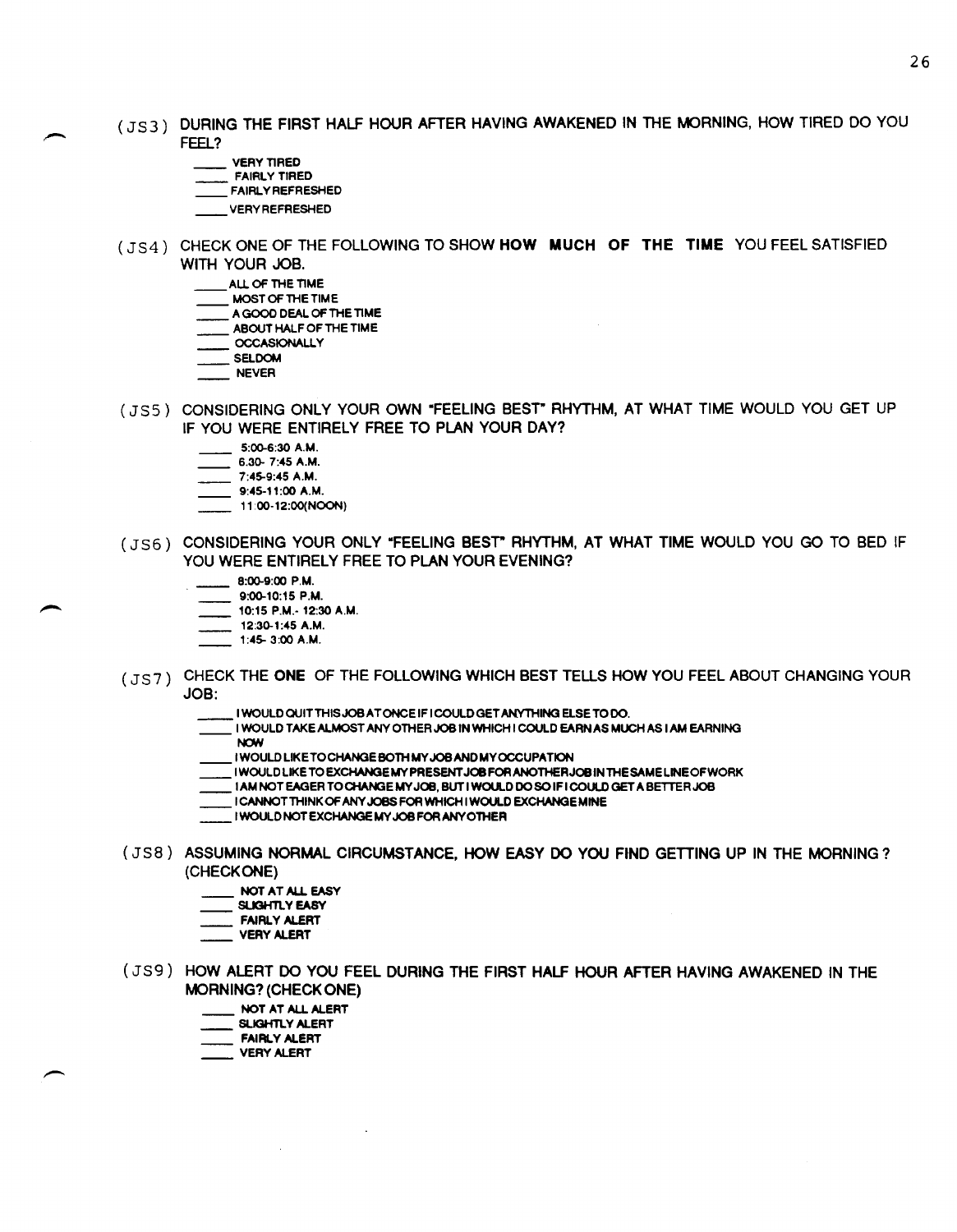(JS10) IF YOU COULD HAVE YOUR CHOICE OF ALL THE JOBS IN THE WORLD, WHICH WOULD YOU CHOOSE? (CHECK ONE)

- YOUR PRESENT JOB
- ANOTHER JOB

-

--

 $A$  JOB IN ANOTHER CCCUPATION

(J5 11) YOU HAVE DECIDED TO ENGAGE IN SOME PHYSICAL EXERCISE. A FRIEND SUGGESTS THAT YOU DO THIS ONE HOUR TWICE A WEEK AND THE BEST TIME FOR HIM IS 7:00-8:00 A.M. BEARING IN MIND NOTHING ELSE BUT YOUR OWN "FEELING BEST" RHYTHM, HOW DO YOU THINK YOU WOULD PERFORM?

- WOUlD BE IN GOOD FORM
- WOULD BE IN REASONABLE FORM
- WOULD FIND IT DIFFICULT
- WOULD FIND IT VERY DIFFICULT
- (JS12) AT WHAT TIME IN THE EVENING DO YOU FEEL TIRED AND, AS A RESULT, IN NEED OF SLEEP? 8:00-9:00 P.M.
	- 9:00-10:15 P.M.
	- 10:15 P.M.-12:30 A.M.
	- 12:30- 1:45 A.M.
	- 1 :45-3:00 A.M.
- ( JS13) CHECK ONE OF THE FOLLOWING TO SHOW HOW YOU THINK YOU COMPARE WITH OTHER PEOPLE:
	- NO ONE LIKE HIS JOB BETTER THAN I LIKE MINE
	- I LlKEMYJOB MUCH BETTER THAN MOST PEOPLE LIKE THEIRS I LIKE MY JOB BETTER THAN MOST PEOPLE LIKE THEIRS
	- \_\_ I LIKE MY JOB ASOUT AS WELL AS MOST PEOPLE UKE THEIRS
	- \_\_ I DiSliKE MY JOB MORETHAN MOST PEOPLE DISLIKE THEIRS
	- I DiSliKE MY JOB MUCH MORE THAN MOST PEOPLE DISLIKE THEIRS
	- \_\_ NO ONE DISLIKES HIS JOB MORE THAN I DiSliKE MINE
- (JSI4 ) YOU WISH TO BE AT YOUR PEAK PERFORMANCE FOR A TEST WHICH YOU KNOW IS GOING TO BE MENTALLY EXHAUSTING AND LASTING FOR TWO HOURS. YOU ARE ENTIRELY FREE TO PLAN YOUR DAY, AND CONSIDERING ONLY YOUR OWN "FEELING BEST" RHYTHM, WHICH ONE OF THE FOUR TESTING TIMES WOULD YOU CHOOSE?
	- 8:00-10:00 A.M.
	- 11:00 A.M. -1:00 P.M.
	- 3:00-5:00 P.M.
	- 7:00-9:00 P.M.

(J5 15 )WHEN WOULD YOU PREFER TO RISE (PROVIDED YOU HAVE A FULL DAY'S WORK -8 HOURS) IF YOU WERE TOTALLY FREE TO ARRANGE YOUR TIME?

- \_\_ BEFORE 6:30 A.M.
- $-6:30-7:30$  A.M.
- 7:30-8:30 A.M.
- \_\_ 8:30 A.M. OR LATER
- (JS16)IF YOU ALWAYS HAD TO RISE AT 6:00 A.M., WHAT DO YOU THINK IT WOULD BE LIKE?
	- RATHER DIFFICULT AND UNPLEASANT
	- A LITTLE UNPLEASANT BUT NO GREAT PROBLEM
	- \_\_ EASY AND NOT UNPLEASANT

**OVER**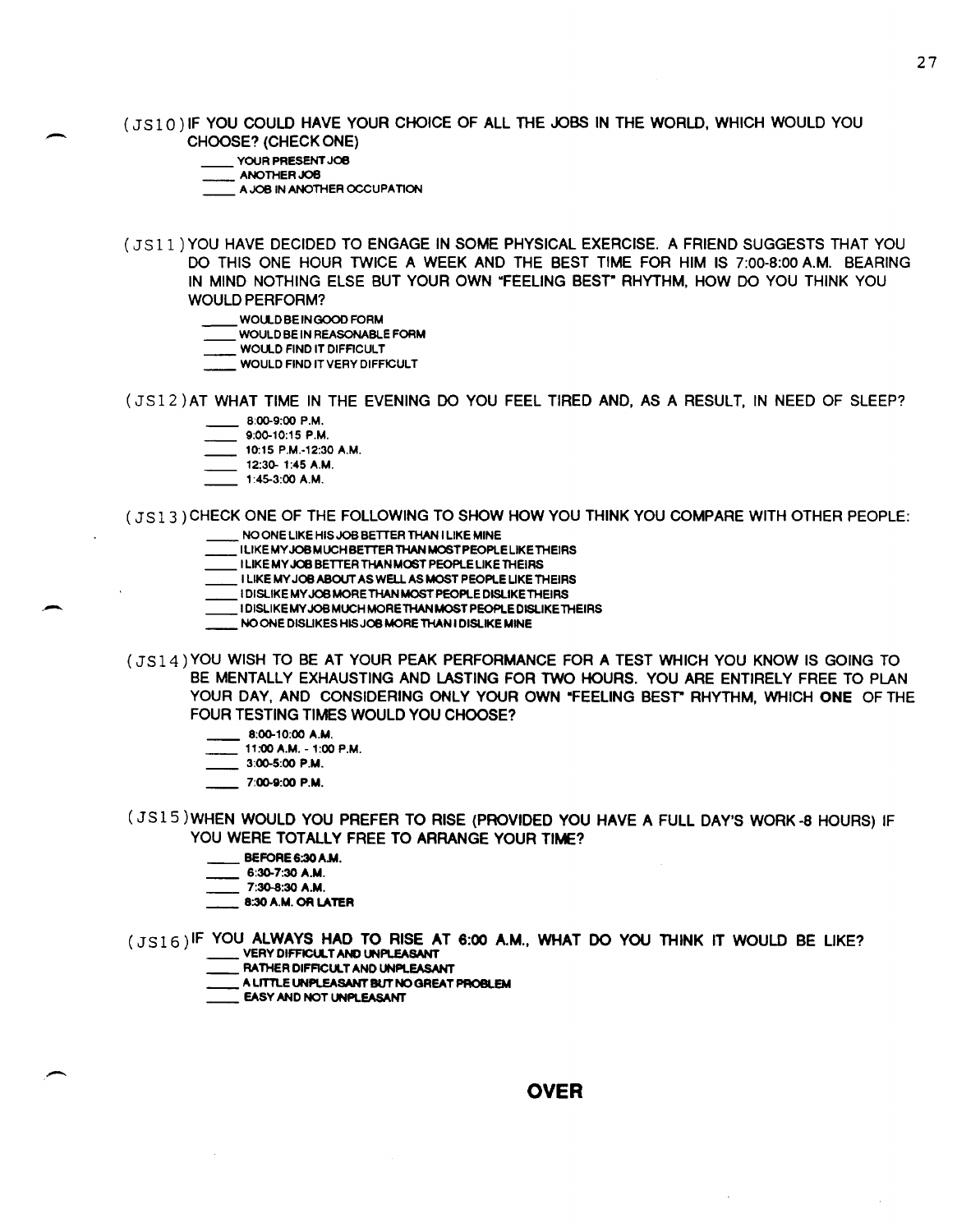(JS17) HOW LONG A TIME DOES IT USUALLY TAKE BEFORE YOU "RECOVER YOUR SENSES" IN THE MORNING AFTER RISING FROM A NIGHTS SLEEP?

0-10 MINUTES

-

-

 $\sim$   $\sim$ 

- $11-20$  MINUTES
- 21-40 MINUTES
- MORE THAN 40 MINUTES
- (JS18) WHICH GIVES YOU MORE SATISFACTION?

YOUR JOB or THE THINGS YOU DO IN YOUR SPARE TIME

- (JS19) PLEASE INDICATE TO WHAT EXTENT YOU ARE A MORNING OR EVENING ACTIVE INDIVIDUAL \_\_ PRONOUNCED MORNING ACTIVE {MORNING ALERT AND EVENING TIRED)
	- TO SOME EXTENT, MORNING ACTIVE
	-

TO SOME EXTENT, MORNING ACTIVE<br>TO SOME EXTENT, EVENING ACTIVE<br>ALLERTY PRONOUNCED EVENING ACTIVE (MORNING TIRED AND EVENING ALERT)

- $(JCI)$ HAVE YOU EVER THOUGHT SERIOUSLY ABOUT CHANGING YOUR PRESENT JOB?
- (JC2) HAVE YOU EVER DECLINED AN OPPORTUNITY TO CHANGE YOUR PRESENT JOB?
- $(JC3)$ ARE YOUR FEELINGS TODAY A TRUE SAMPLE OF THE WAY YOU USUALLY FEEL ABOUT YOUR JOB?

THE FOLLOWING QUESTIONS NEED NOT BE ANSWERED IF THEY WOULD ENABLE ANYONE TO KNOW THAT THIS PAPER IS YOURS,

|             |  |                           | WHAT IS YOUR JOB? (FOR EXAMPLE, CARPENTER) _________ |  |
|-------------|--|---------------------------|------------------------------------------------------|--|
|             |  | AGE AT LAST BIRTHDAY ____ |                                                      |  |
| <b>SEX</b>  |  |                           |                                                      |  |
| <b>DATE</b> |  |                           |                                                      |  |

ON THE LINE BELOW, PLACE FIVE CHECK MARKS TO SHOW HOW WELL SATISFIED YOU WERE WITH YOUR LAST FIVE JOBS. USE A SEPARATE CHECK MARK FOR EACH JOB. YOU MAY PLACE EACH MARK ANYWHERE ON THE LINE, EITHER ABOVE ONE OF THE STATEMENTS OR BETWEEN TWO OF THEM. IF YOU HAVE HAD LESS THAN FIVE JOBS, USE ONLY AS MANY CHECK MARKS AS YOU HAVE HAD JOBS. DRAW A CIRCLE AROUND THE CHECK MARK WHICH INDICATES YOUR PRESENT JOB.

**COMPLETELY** DISSATISFIED MORE DISSATISFIED THAN SATISFIED ABOUT HALF AND HALF MORE SATISFIED THAN DISSATISFIED **COMPLETELY** SATISFIED

## **THANK YOU FOR COMPLETING THIS QUESTIONNAIRE**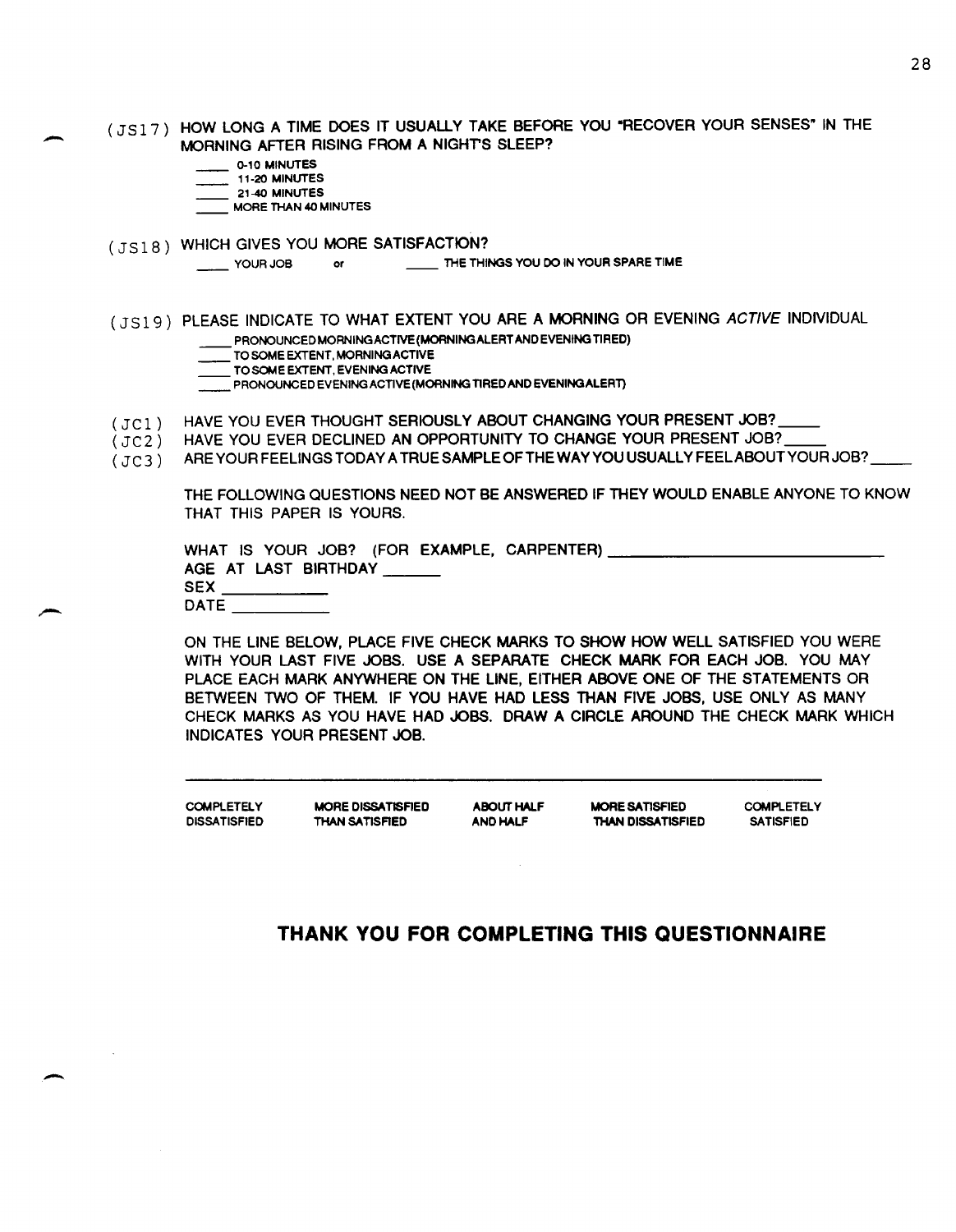# TABLE 1

# Respondent Profile

 $\langle . \rangle$ 

| Store          | Questionnaires<br>Returned | Average Age | Male | Female | Unanswered |
|----------------|----------------------------|-------------|------|--------|------------|
| 1              | 9                          | 38.5        | 1    | 8      | 0          |
| $\overline{2}$ | 33                         | 26.9        | 13   | 15     | 5          |
| 3              | 32                         | 23.8        | 6    | 23     | 3          |
| Total          | 74                         | 26.97       | 20   | 46     | 8          |

 $\mathcal{L}^{\text{max}}_{\text{max}}$  and  $\mathcal{L}^{\text{max}}_{\text{max}}$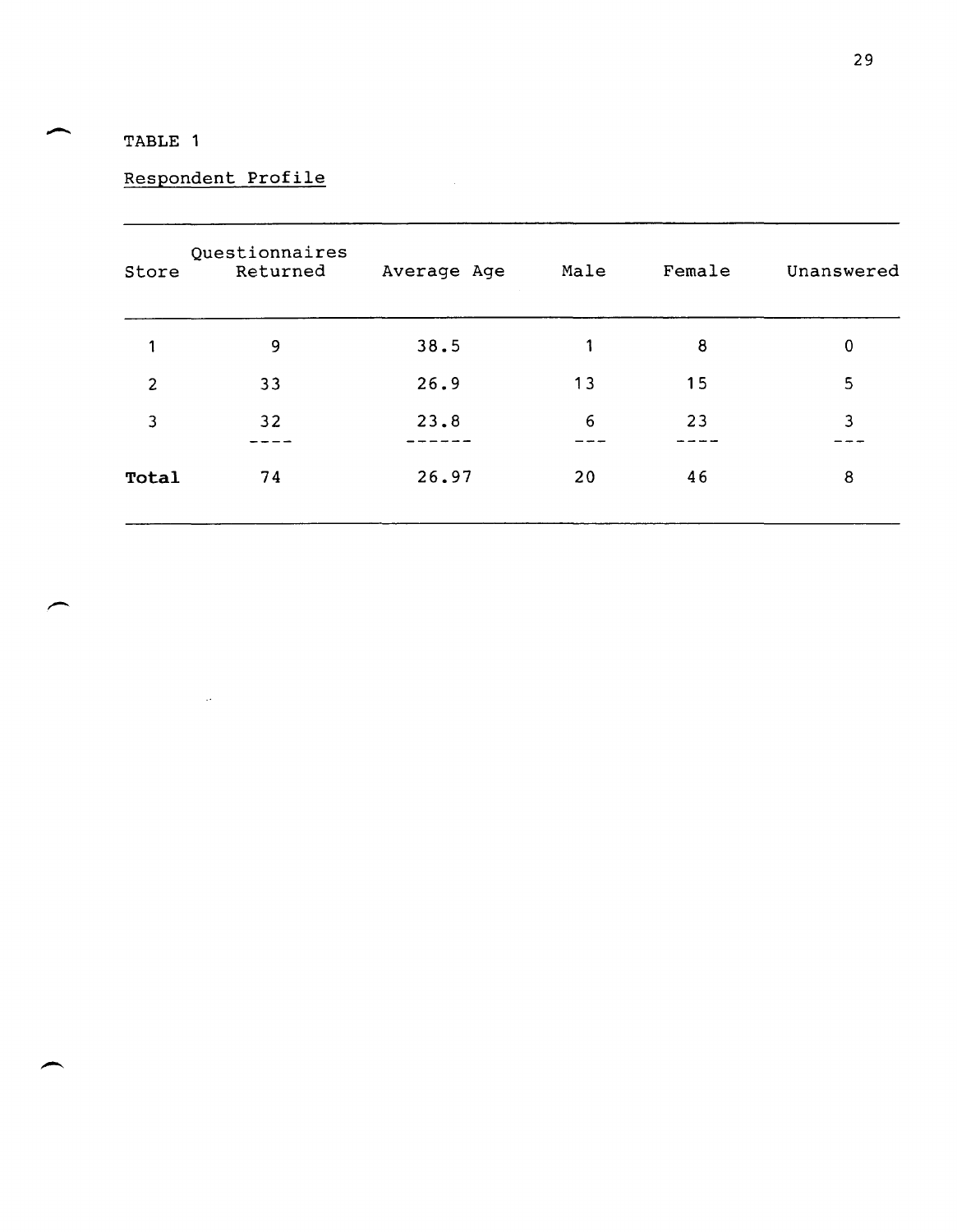TABLE 2

-

 $\overline{\phantom{a}}$ 

| Store          | Fixed | Variable | Rapidly Rotating | Unanswered | Total |
|----------------|-------|----------|------------------|------------|-------|
|                |       | 4        | 3                |            | 9     |
| 2              | 3     | 24       | 2                | 4          | 33    |
| 3              | 12    | 41       | 5                | 2          | 32    |
| Total          | 16    | 41       | 10               | 7          | 74    |
| Percentage 22% |       | 55%      | 14%              | 98         | 100%  |

 $\mathcal{A}$ 

 $\sim$ 

Work Schedules of Respondents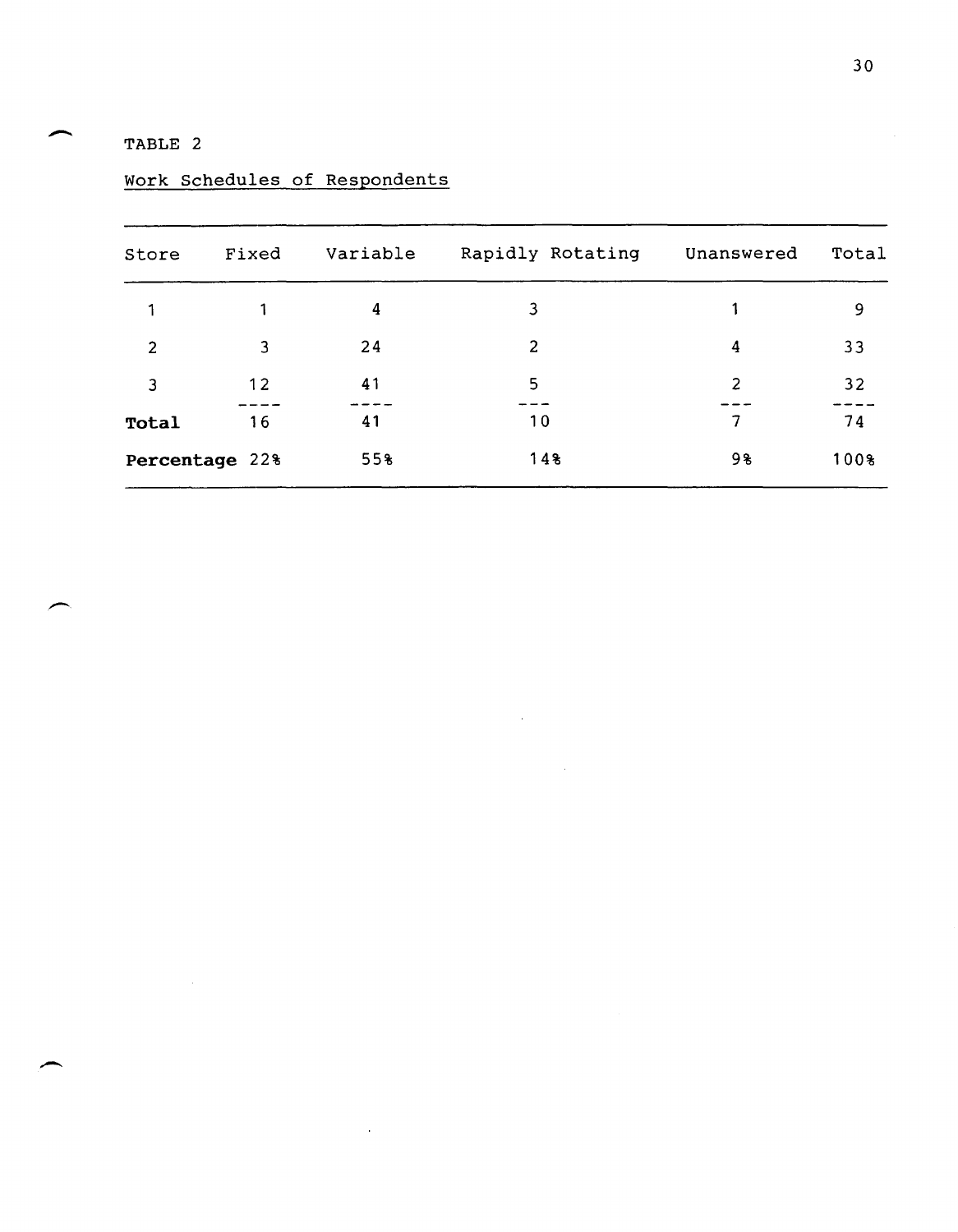## TABLE 3

|         | Morning        |                |             |                | Intermediate |              |                | Evening                    |             |             |             |             |
|---------|----------------|----------------|-------------|----------------|--------------|--------------|----------------|----------------------------|-------------|-------------|-------------|-------------|
|         | F              | v              | RR          | UD             | F            | $\mathbf v$  | RR             | UD                         | F           | V           | RR          | UD          |
| Store 1 | $\overline{0}$ | $\mathbf 0$    | $\bf{0}$    | $\mathbf 1$    | $\mathbf{1}$ | $\mathbf{1}$ | $2^{\circ}$    | $\mathbf 0$                | $\mathbf 0$ | 2           | $\Omega$    | $\mathbf 0$ |
| Store 2 | $\overline{2}$ | $\overline{4}$ | 0           | $\mathbf 0$    | $\mathbf{1}$ | 17           | 3 <sup>1</sup> | $\overline{\phantom{a}}$ 3 | $\mathbf 0$ | 1           | $\mathbf 0$ | 1           |
| Store 3 | 4              | <sup>2</sup>   | $\mathbf 0$ | 1              | 9.           | 10           | 5              | 1                          | 0           | $\mathbf 0$ | $\mathbf 0$ | $\mathbf 0$ |
| Total   | 6              | 6              | $\mathbf 0$ | $\overline{c}$ | 11           | 28           | 10             | 4                          | $\mathbf 0$ | 3           | $\mathbf 0$ |             |

Circadian Type and Work Schedule Type Distribution

Note: Table 3 represents the number of respondents categorized **EXCO**<br>according to circadian type (morning, intermediate, and evening) according to cricadian type (morning) inconnectate, and type of shift worked (fixed(F), variable(V), rapidly rotating(RR), or undetermined(UD)).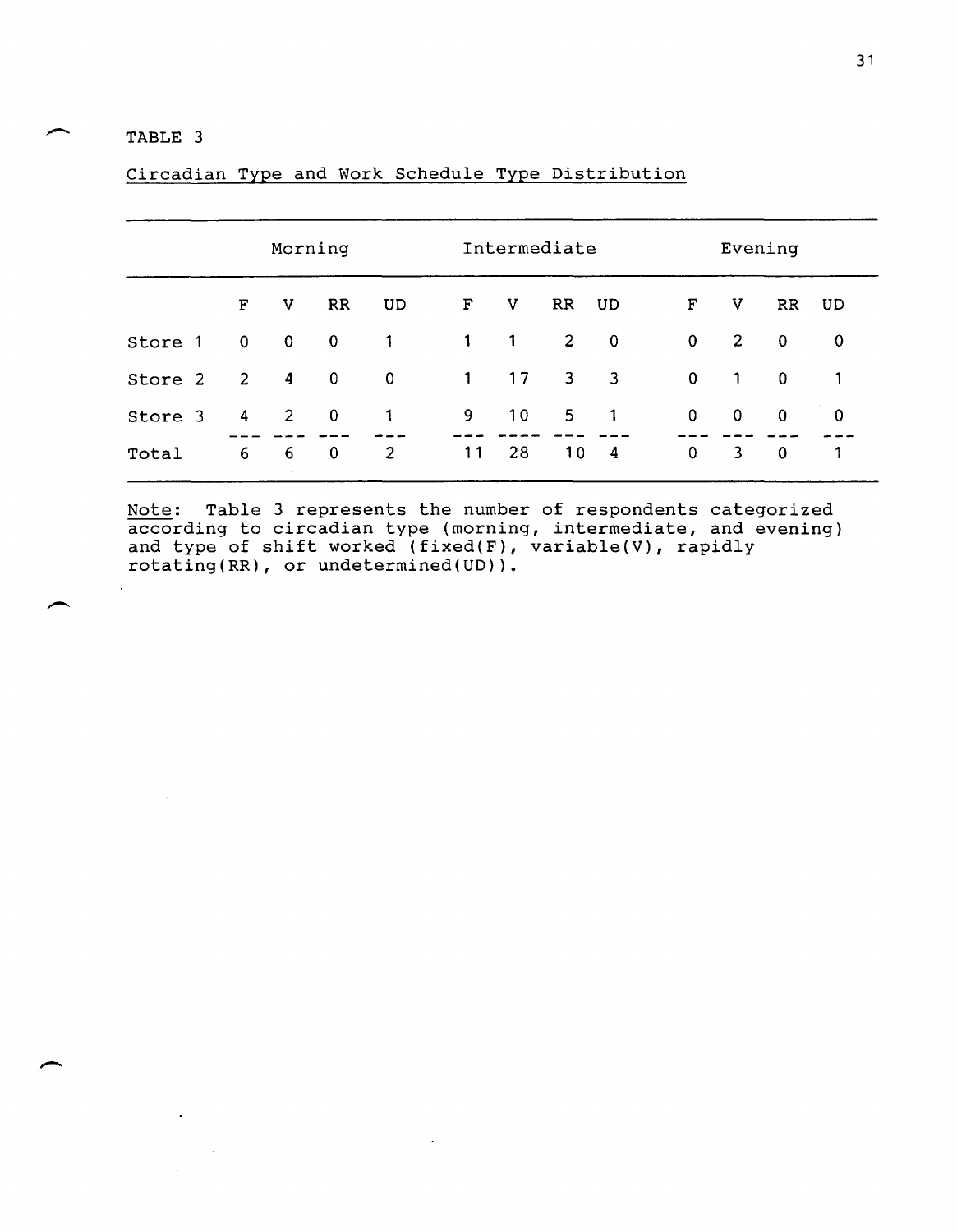## Table 4

-

# Coefficient Correlations for Shift Satisfaction Questions

| SD <sub>8</sub> |                                               |                                    |     |                                                                                                                                               |     |                 |
|-----------------|-----------------------------------------------|------------------------------------|-----|-----------------------------------------------------------------------------------------------------------------------------------------------|-----|-----------------|
|                 | SD1                                           | SD2                                | SD3 | SD4<br>$r=-.1988$ $r=.1558$ $r=-.0359$ $r=-.1003$ $r=-.1845$ $r=-.2190$<br>$n=72$ $n=72$ $n=36$ $n=72$ $n=71$                                 | SD5 | SD6             |
|                 |                                               |                                    |     | SD7 SD9 SD10 SD11 SD12 JSTOT<br>$r=.3447*$ $r=-.1635$ $r=.3752*$ $r=.2943$ $r=-.1414$ $r=.4714*$<br>$n=71$ $n=72$ $n=72$ $n=71$ $n=65$ $n=72$ |     |                 |
|                 | CRTOT<br>$r=.0562$ $r=.0408$<br>$n=72$ $n=62$ | AGE                                |     |                                                                                                                                               |     |                 |
| SD <sub>9</sub> | SD1                                           | SD2 SD3                            |     | SD4<br>$r=-.0609$ $r=.1774$ $r=.3394*$ $r=.1460$ $r=-.0309$ $r=-.0216$<br>$n=74$ $n=74$ $n=36$ $n=74$ $n=73$ $n=73$                           | SD5 | SD <sub>6</sub> |
|                 |                                               |                                    |     | SD7 SD8 SD10 SD11 SD12 JSTOT<br>$r=-.0683$ $r=-.1635$ $r=.1091$ $r=-.0600$ $r=.1474$ $r=-.0843$<br>$n=73$ $n=72$ $n=74$ $n=72$ $n=67$ $n=74$  |     |                 |
|                 | CRTOT AGE<br>$n=74$                           | $r=-.1365$ $r=-.3068*$<br>$n = 64$ |     |                                                                                                                                               |     |                 |

Note: \* indicates p<.05. Neither SD8 and SD9 showed a significant relationship with the circadian rhythm total.